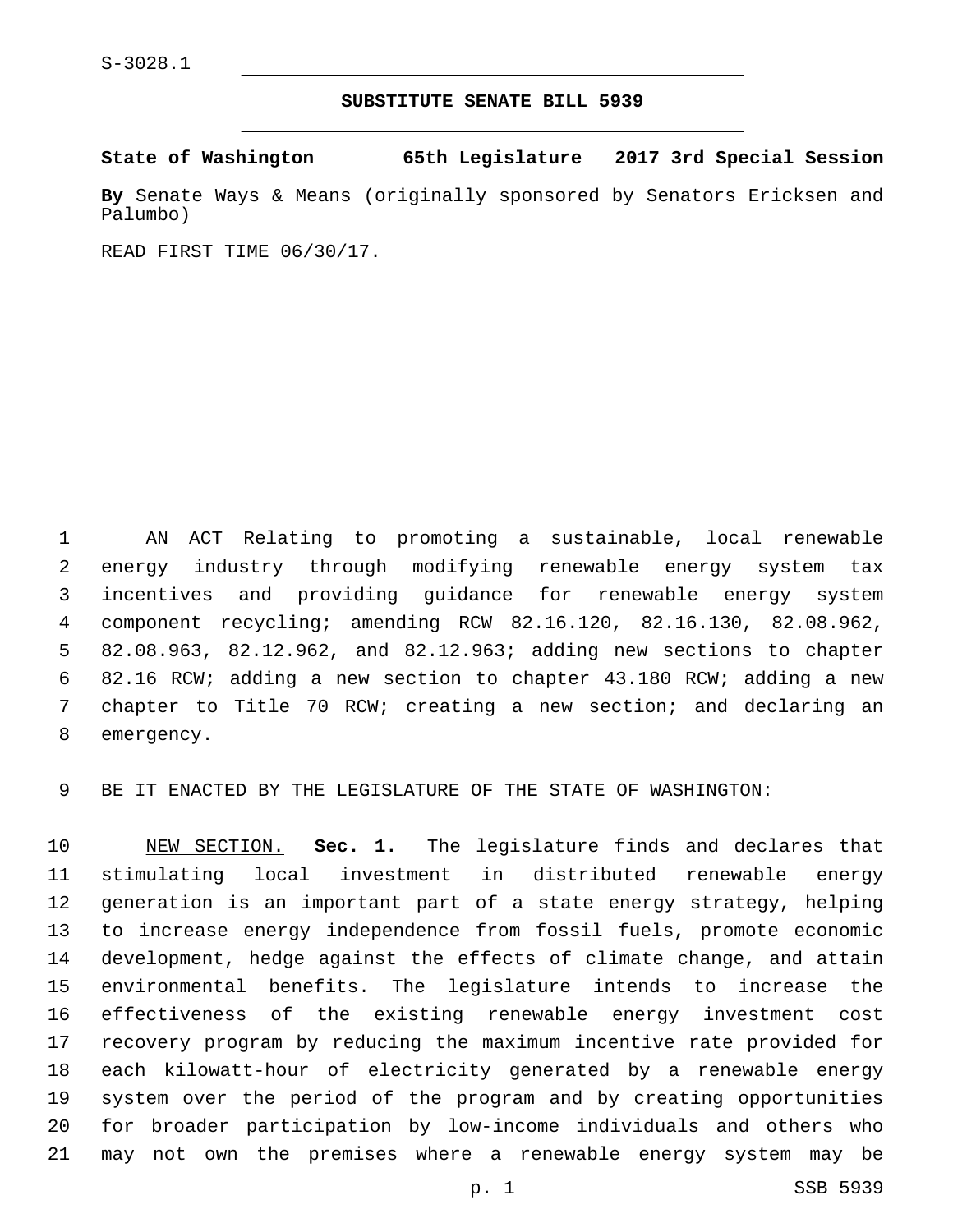installed. The legislature intends to provide an incentive sufficient to promote installation of systems through 2021, at which point the legislature expects that the state's renewable energy industry will be capable of sustained growth and vitality without the cost recovery incentive. The legislature intends for the program to balance the deployment of community solar and shared commercial solar projects in order to support participation in renewable energy generation, and that deployment of community solar projects is balanced among eligible utilities, nonprofits, and local housing authorities, as doing so will support maximum deployment of renewable energy 11 generation throughout the state.

 NEW SECTION. **Sec. 2.** A new section is added to chapter 82.16 13 RCW to read as follows:

 (1) This section is the tax preference performance statement for the tax preference and incentives created under RCW 82.16.130 and section 6 of this act. This performance statement is only intended to be used for subsequent evaluation of the tax preference and incentives. It is not intended to create a private right of action by any party or be used to determine eligibility for preferential tax 20 treatment.

 (2) The legislature categorizes the tax preference created under RCW 82.16.130 and incentive payments authorized in section 6 of this 23 act as intended to:

 (a) Induce participating utilities to make incentive payments to utility customers who invest in renewable energy systems; and

 (b) By inducing utilities, nonprofit organizations, and utility customers to acquire and install renewable energy systems, retain jobs in the clean energy sector and create additional jobs.

(3) The legislature's public policy objectives are to:

(a) Increase energy independence from fossil fuels; and

 (b) Promote economic development through increasing and improving investment in, development of, and use of clean energy technology in 33 Washington; and

 (c) Increase the number of jobs in and enhance the sustainability of the clean energy technology industry in Washington.

 (4) It is the legislature's intent to provide the incentives in section 6 of this act and RCW 82.16.130 in order to ensure the sustainable job growth and vitality of the state's renewable energy sector. The purpose of the incentive is to reduce the costs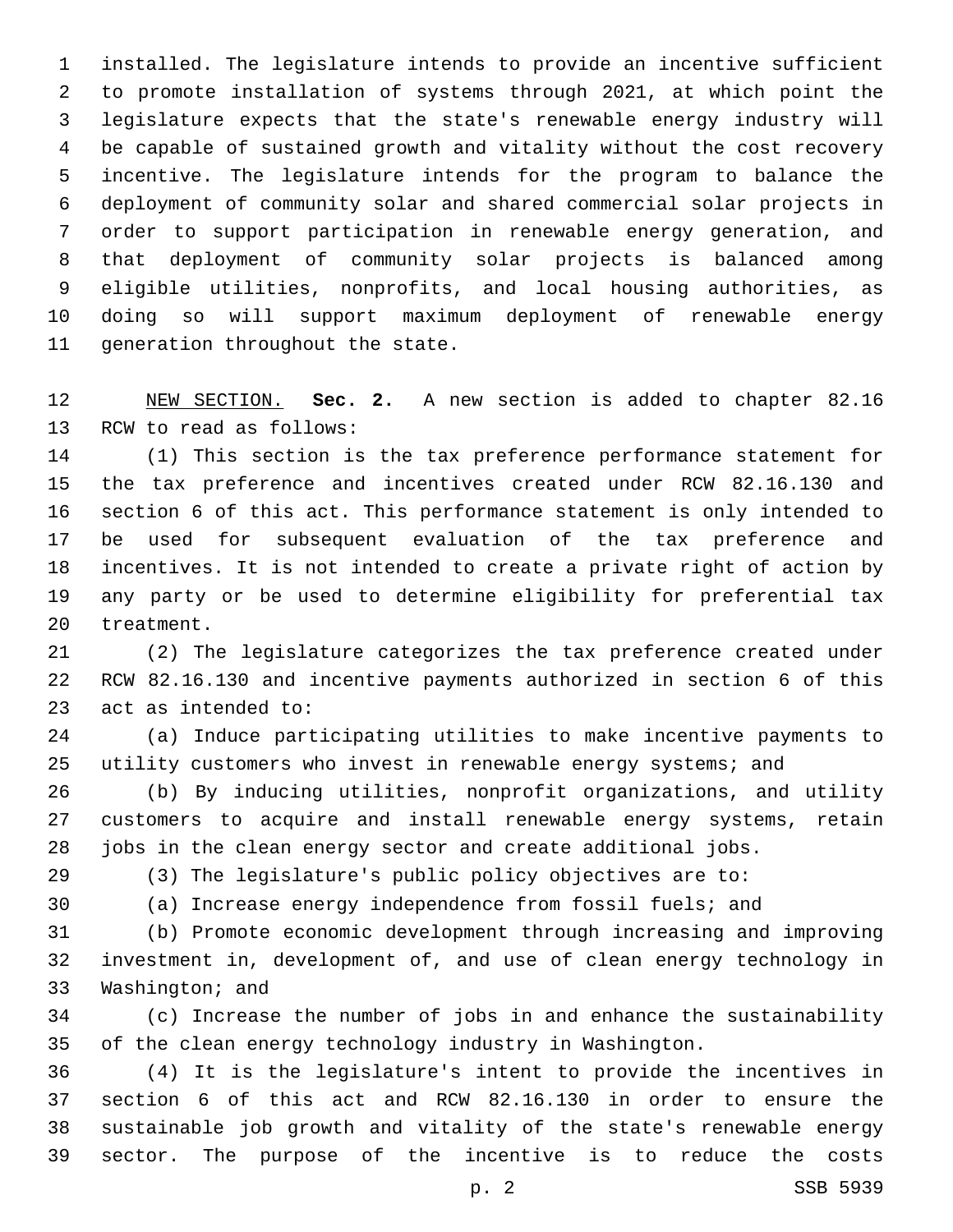associated with installing and operating solar energy systems by 2 persons or entities receiving the incentive.

 (5) As part of its 2021 tax preference reviews, the joint legislative audit and review committee must review the tax preferences and incentives in section 6 of this act and RCW 82.16.130. The legislature intends for the legislative auditor to determine that the incentive has achieved its desired outcomes if the 8 following objectives are achieved:

 (a) Installation of one hundred fifteen megawatts of solar photovoltaic capacity by participants in the incentive program 11 between July 1, 2017, and June 30, 2021; and

 (b) Growth of solar-related employment from 2015 levels, as 13 evidenced by:

 (i) An increased per capita rate of solar energy-related jobs in Washington, which may be determined by consulting a relevant trade 16 association in the state; or

 (ii) Achievement of an improved national ranking for solar energy-related employment and per capita solar energy-related employment, as reported in a nationally recognized report.

 (6) In order to obtain the data necessary to perform the review, the joint legislative audit and review committee may refer to data collected by the Washington State University extension energy program and may obtain employment data from the employment security 24 department.

 (7) The Washington State University extension energy program must collect, through the application process, data from persons claiming the tax credit under RCW 82.16.130 and persons receiving the incentive payments created in section 6 of this act, as necessary, and may collect data from other interested persons as necessary to 30 report on the performance of this act.

 (8) All recipients of tax credits or incentive payments awarded under this chapter must provide data necessary to evaluate the tax preference performance objectives in this section as requested by the Washington State University extension energy program or the joint legislative audit and review committee. Failure to comply may result in the loss of a tax credit award or incentive payment in the 37 following year.

 **Sec. 3.** RCW 82.16.120 and 2011 c 179 s 3 are each amended to read as follows:39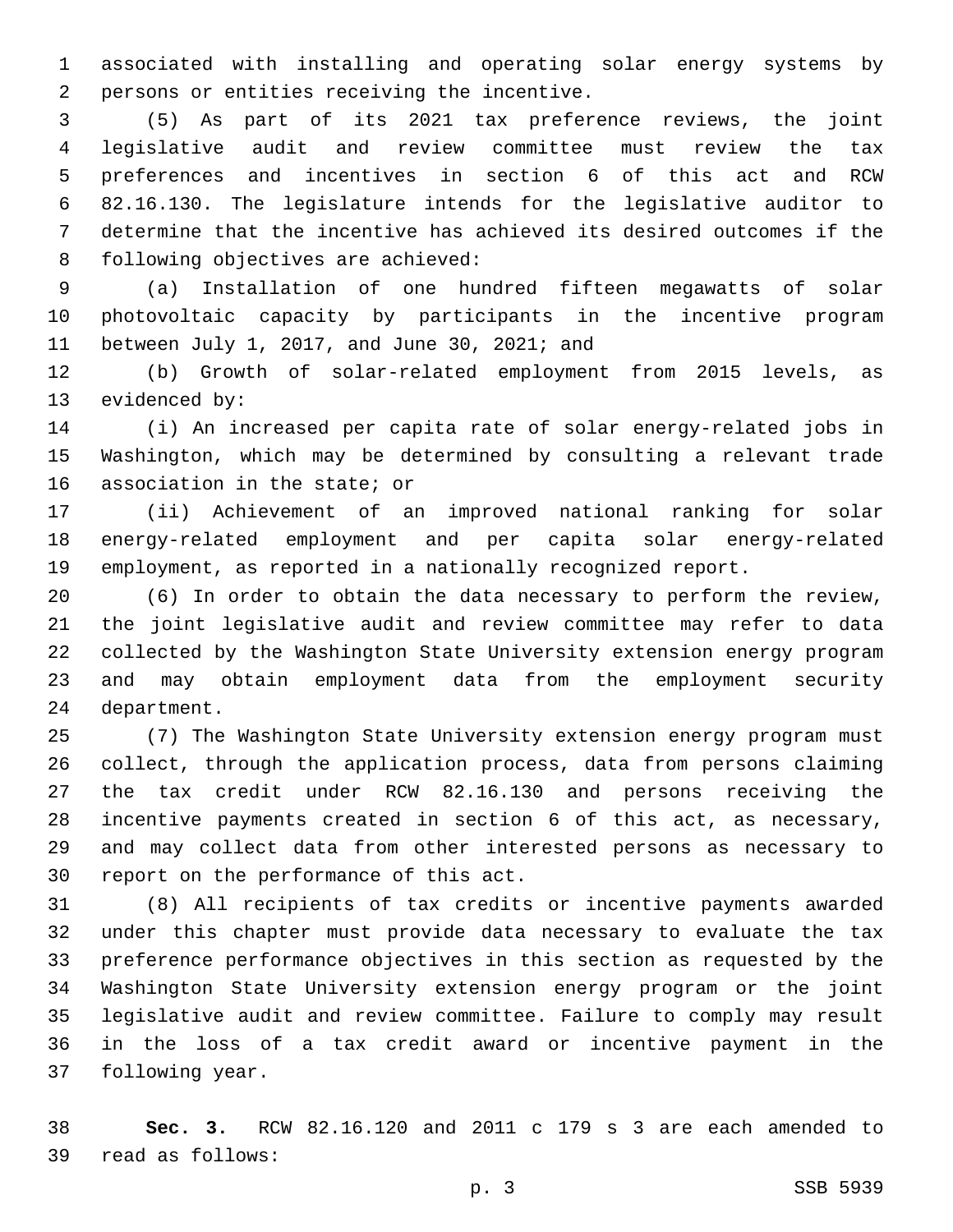(1)(a) Any individual, business, local governmental entity, not in the light and power business or in the gas distribution business, or a participant in a community solar project may apply to the light and power business serving the situs of the system, each fiscal year 5 beginning on July 1, 2005, and ending June 30, 2017, for an investment cost recovery incentive for each kilowatt-hour from a customer-generated electricity renewable energy system.

 (b) In the case of a community solar project as defined in RCW 82.16.110(2)(a)(i), the administrator must apply for the investment cost recovery incentive on behalf of each of the other owners.

 (c) In the case of a community solar project as defined in RCW 82.16.110(2)(a)(iii), the company owning the community solar project must apply for the investment cost recovery incentive on behalf of 14 each member of the company.

 (2)(a) Before submitting for the first time the application for the incentive allowed under subsection (4) of this section, the applicant must submit to the department of revenue and to the climate and rural energy development center at the Washington State University, established under RCW 28B.30.642, a certification in a form and manner prescribed by the department that includes, but is 21 not limited to, the (( $f$ ollowing)) information( $(\div)$ ) described in (c) of this subsection.

 (b) The department may not accept certifications submitted to the department under (a) of this subsection after September 30, 2017.

(c) The certification must include:

 (i) The name and address of the applicant and location of the 27 renewable energy system.

 (A) If the applicant is an administrator of a community solar project as defined in RCW 82.16.110(2)(a)(i), the certification must also include the name and address of each of the owners of the 31 community solar project.

 (B) If the applicant is a company that owns a community solar project as defined in RCW 82.16.110(2)(a)(iii), the certification 34 must also include the name and address of each member of the company;

35 (ii) The applicant's tax registration number;

 (iii) That the electricity produced by the applicant meets the definition of "customer-generated electricity" and that the renewable 38 energy system produces electricity with:

 (A) Any solar inverters and solar modules manufactured in 40 Washington state;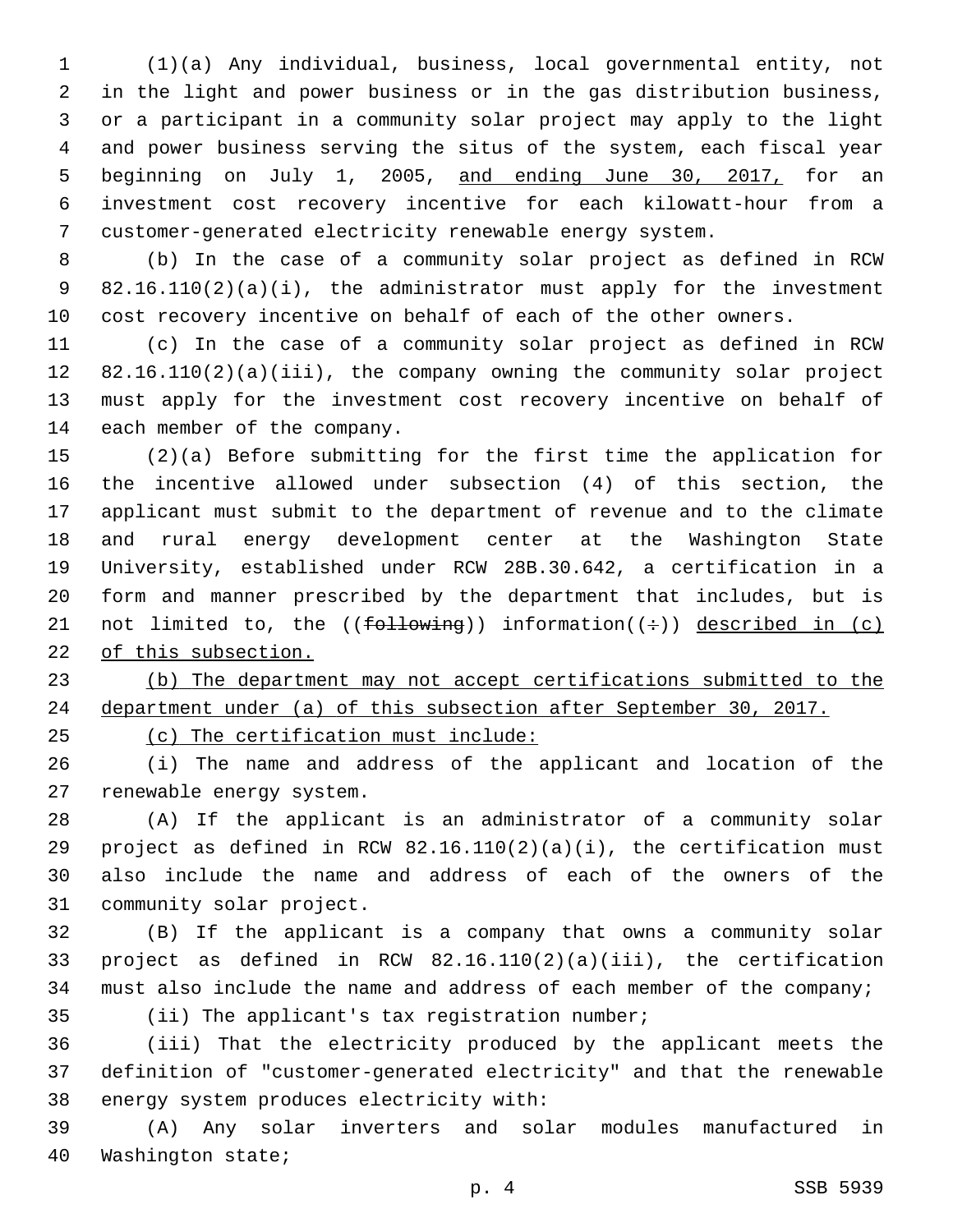(B) A wind generator powered by blades manufactured in Washington 2 state;

(C) A solar inverter manufactured in Washington state;

(D) A solar module manufactured in Washington state;

(E) A stirling converter manufactured in Washington state; or

 (F) Solar or wind equipment manufactured outside of Washington 7 state;

 (iv) That the electricity can be transformed or transmitted for entry into or operation in parallel with electricity transmission and 10 distribution systems; and

 (v) The date that the renewable energy system received its final 12 electrical ((permit)) inspection from the applicable local 13 jurisdiction.

 (( $\left(\frac{1}{2}\right)$ ) (d) Within thirty days of receipt of the certification the department of revenue must notify the applicant by mail, or electronically as provided in RCW 82.32.135, whether the renewable energy system qualifies for an incentive under this section. The department may consult with the climate and rural energy development center to determine eligibility for the incentive. System 20 certifications and the information contained therein are not confidential tax information under RCW 82.32.330 and are subject to 22 disclosure ((under RCW 82.32.330(3)(1))).

 (3)(a) By August 1st of each year through August 1, 2017, the application for the incentive must be made to the light and power business serving the situs of the system by certification in a form and manner prescribed by the department that includes, but is not 27 limited to, the following information:

 (i) The name and address of the applicant and location of the 29 renewable energy system.

 (A) If the applicant is an administrator of a community solar project as defined in RCW 82.16.110(2)(a)(i), the application must also include the name and address of each of the owners of the 33 community solar project.

 (B) If the applicant is a company that owns a community solar project as defined in RCW 82.16.110(2)(a)(iii), the application must also include the name and address of each member of the company;

37 (ii) The applicant's tax registration number;

 (iii) The date of the notification from the department of revenue stating that the renewable energy system is eligible for the 40 incentives under this section; and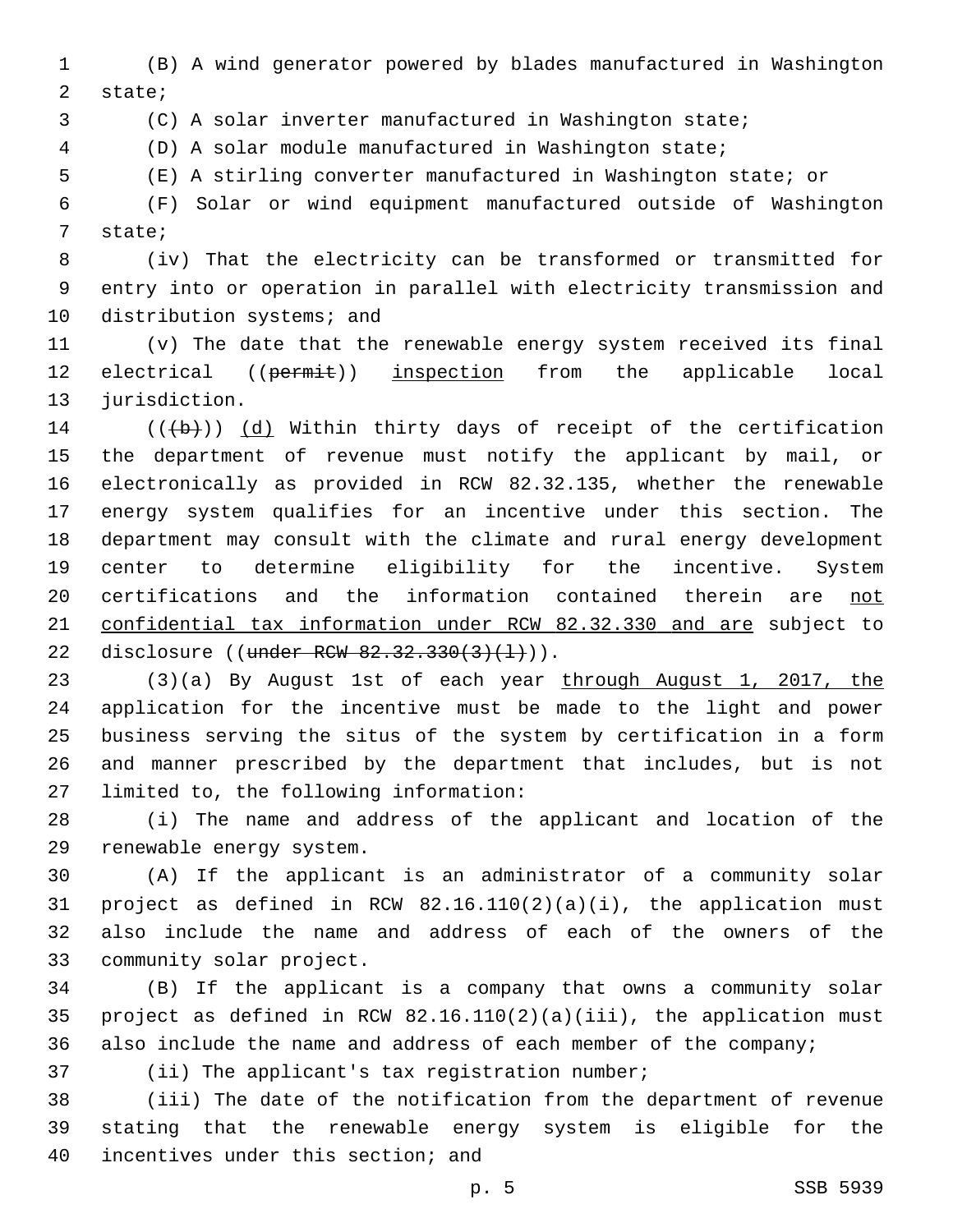(iv) A statement of the amount of kilowatt-hours generated by the 2 renewable energy system in the prior fiscal year.

 (b) Within sixty days of receipt of the incentive certification the light and power business serving the situs of the system must notify the applicant in writing whether the incentive payment will be authorized or denied. The business may consult with the climate and rural energy development center to determine eligibility for the incentive payment. Incentive certifications and the information contained therein are not confidential tax information under RCW 10 82.32.330 and are subject to disclosure ((under RCW  $11 \quad 82.32.330(3)(1)$ ).

 (c)(i) Persons, administrators of community solar projects, and companies receiving incentive payments must keep and preserve, for a period of five years, suitable records as may be necessary to determine the amount of incentive applied for and received. Such records must be open for examination at any time upon notice by the light and power business that made the payment or by the department. If upon examination of any records or from other information obtained by the business or department it appears that an incentive has been paid in an amount that exceeds the correct amount of incentive payable, the business may assess against the person for the amount found to have been paid in excess of the correct amount of incentive payable and must add thereto interest on the amount. Interest is assessed in the manner that the department assesses interest upon 25 delinquent tax under RCW 82.32.050.

 (ii) If it appears that the amount of incentive paid is less than the correct amount of incentive payable the business may authorize 28 additional payment.

 (4) Except for community solar projects, the investment cost recovery incentive may be paid fifteen cents per economic development kilowatt-hour unless requests exceed the amount authorized for credit to the participating light and power business. For community solar projects, the investment cost recovery incentive may be paid thirty cents per economic development kilowatt-hour unless requests exceed the amount authorized for credit to the participating light and power business. For the purposes of this section, the rate paid for the investment cost recovery incentive may be multiplied by the following 38 factors: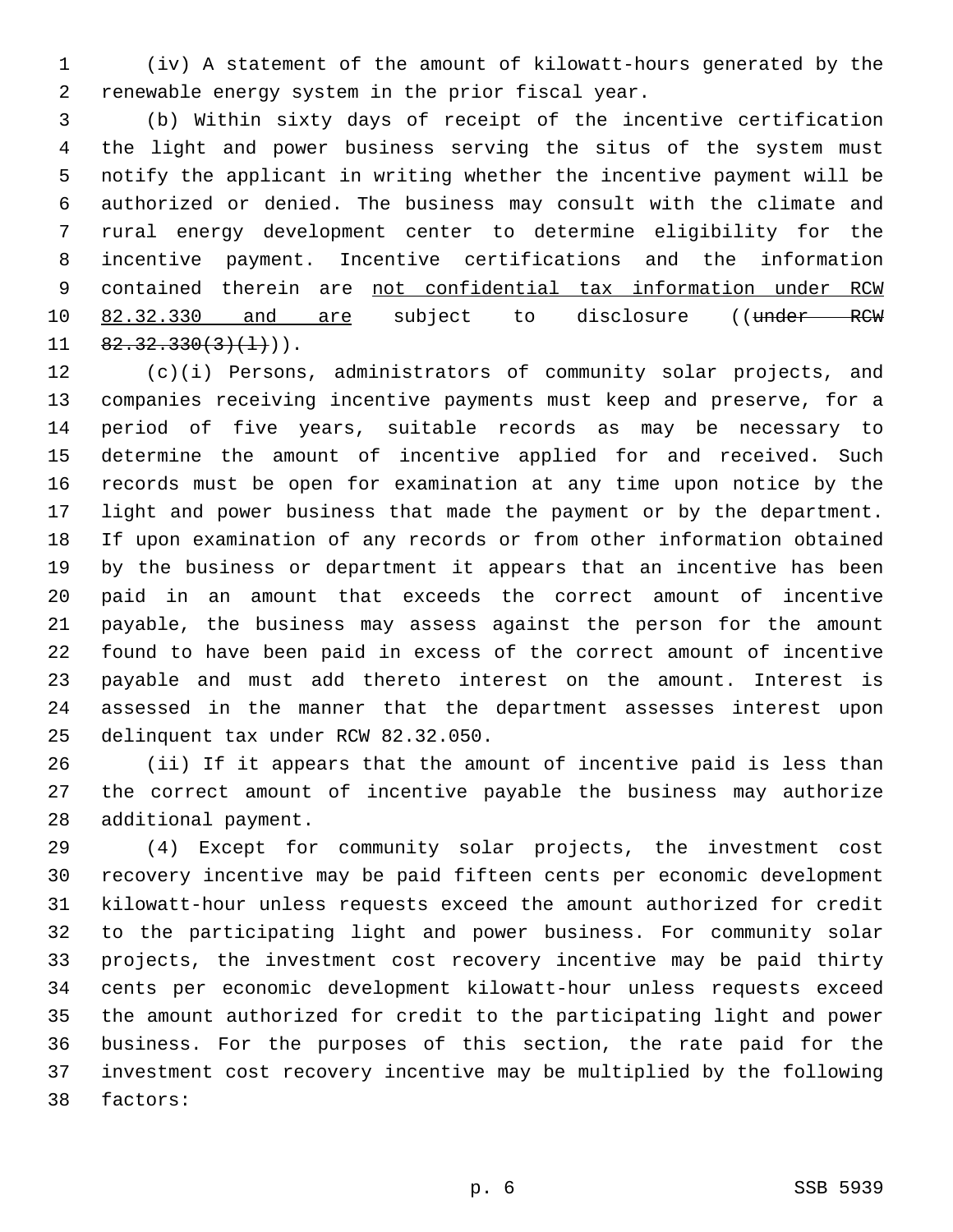(a) For customer-generated electricity produced using solar modules manufactured in Washington state or a solar stirling converter manufactured in Washington state, two and four-tenths;

 (b) For customer-generated electricity produced using a solar or a wind generator equipped with an inverter manufactured in Washington 6 state, one and two-tenths;

 (c) For customer-generated electricity produced using an anaerobic digester, or by other solar equipment or using a wind generator equipped with blades manufactured in Washington state, one; 10 and

 (d) For all other customer-generated electricity produced by 12 wind, eight-tenths.

 (5)(a) No individual, household, business, or local governmental entity is eligible for incentives provided under subsection (4) of this section for more than five thousand dollars per year.

 (b) Except as provided in (c) through (e) of this subsection (5), each applicant in a community solar project is eligible for up to 18 five thousand dollars per year.

 (c) Where the applicant is an administrator of a community solar project as defined in RCW 82.16.110(2)(a)(i), each owner is eligible for an incentive but only in proportion to the ownership share of the 22 project, up to five thousand dollars per year.

 (d) Where the applicant is a company owning a community solar project that has applied for an investment cost recovery incentive on behalf of its members, each member of the company is eligible for an incentive that would otherwise belong to the company but only in proportion to each ownership share of the company, up to five thousand dollars per year. The company itself is not eligible for 29 incentives under this section.

 (e) In the case of a utility-owned community solar project, each ratepayer that contributes to the project is eligible for an incentive in proportion to the contribution, up to five thousand 33 dollars per year.

 (6) ((If requests for the investment cost recovery incentive exceed the amount of funds available for credit to the participating light and power business, the incentive payments must be reduced 37 proportionately.

 $(38 + (7))$  The climate and rural energy development center at Washington State University energy program may establish guidelines and standards for technologies that are identified as Washington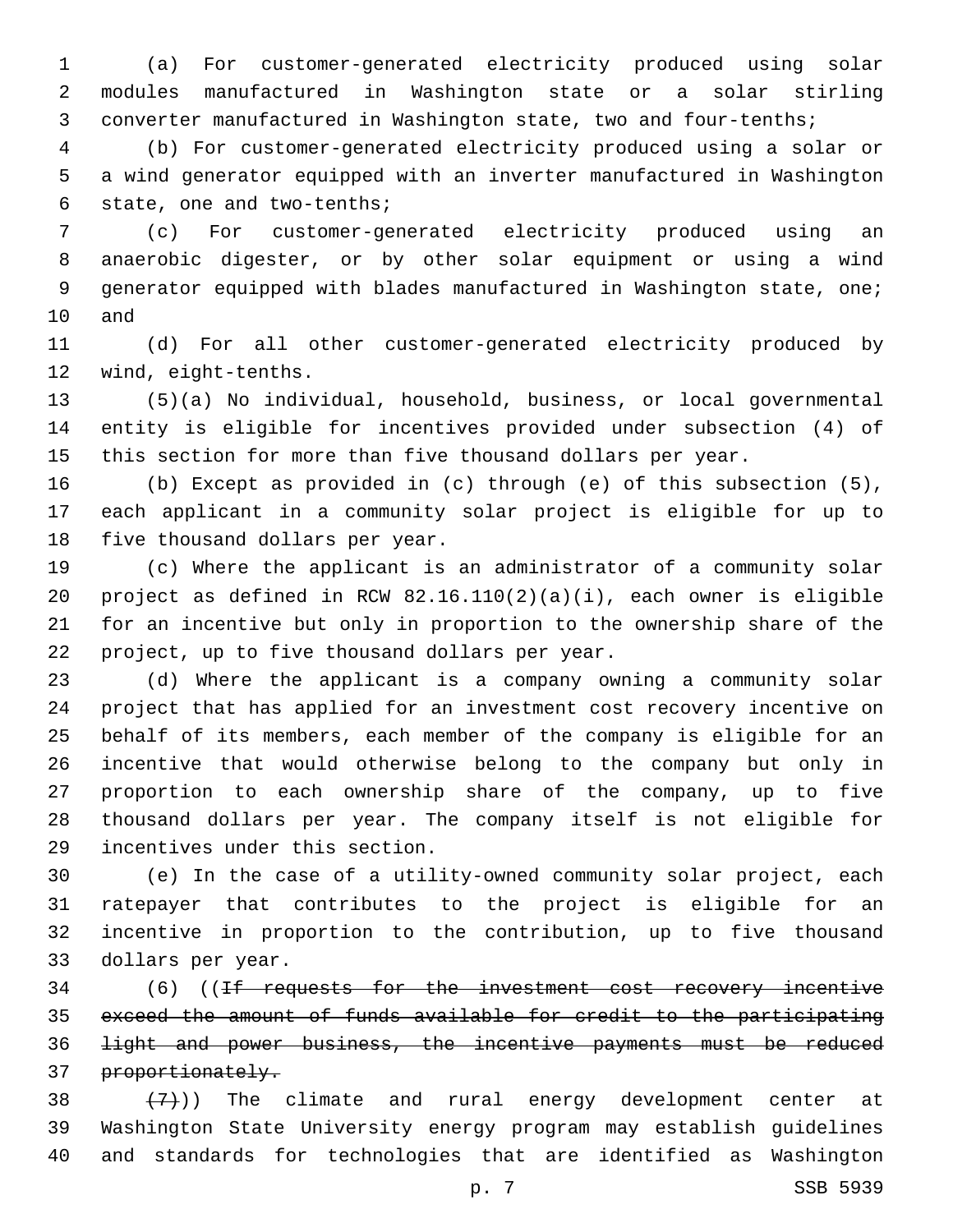manufactured and therefore most beneficial to the state's 2 environment.

 ( $(\frac{48}{})$ ) (7) The environmental attributes of the renewable energy system belong to the applicant, and do not transfer to the state or the light and power business upon receipt of the investment cost 6 recovery incentive.

 ( $(\frac{49}{1})$ ) (8) No incentive may be paid under this section for kilowatt-hours generated before July 1, 2005, or after June 30, ((2020)) 2017, except as provided in subsections (10) through (12) of 10 this section.

 (9) Beginning October 1, 2017, program management, technical review, and tracking responsibilities of the department under this 13 section are transferred to the Washington State University extension 14 energy program. At the earliest date practicable and no later than September 30, 2017, the department must transfer all records necessary for the administration of the remaining incentive payments due under this section to the Washington State University extension energy program.

 (10) Participants in the renewable energy investment cost recovery program under this section will continue to receive payments 21 for electricity produced through June 30, 2020, at the same rates their utility paid to participants for electricity produced between July 1, 2015, and June 30, 2016.

24 (11) In order to continue to receive the incentive payment allowed under subsection (4) of this section, a person or community solar project administrator who has, by September 30, 2017, submitted a complete certification to the department under subsection (2) of this section must apply to the Washington State University extension energy program by April 30, 2018, for a certification authorizing the utility serving the situs of the renewable energy system to annually remit the incentive payment allowed under subsection (4) of this section for each kilowatt-hour generated by the renewable energy system through June 30, 2020.

 (12)(a) The Washington State University extension energy program must establish an application process and form by which to collect 36 the system operation data described in section  $6(7)(a)(iii)$  of this act from each person or community solar project administrator applying for a certification under subsection (11) of this section. The Washington State University extension energy program must notify any applicant that providing this data is a condition of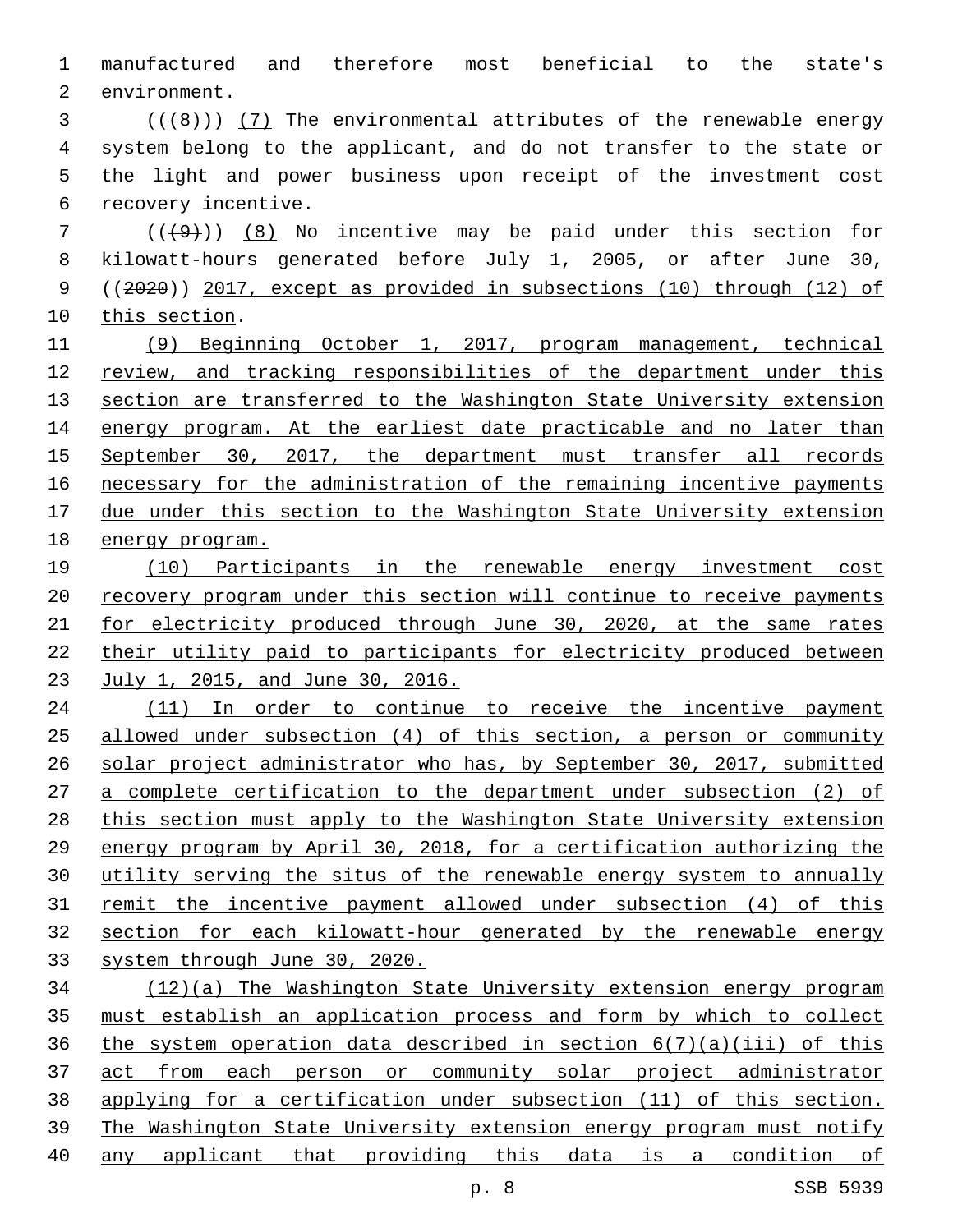certification and that any certification issued pursuant to this section is void as of June 30, 2018, if the applicant has failed to 3 provide the data by that date.

 (b) Beginning July 1, 2018, the Washington State University extension energy program must, in a form and manner that is consistent with the roles and processes established under section 6 (19) and (20) of this act, calculate for the year and provide to the utility the amount of the incentive payment due to each participant

under subsection (11) of this section.

 **Sec. 4.** RCW 82.16.130 and 2010 c 202 s 3 are each amended to 11 read as follows:

12 (1) A light and power business ((shall be)) is allowed a credit against taxes due under this chapter in an amount equal to 14 ((investment cost recovery)):

 (a) Incentive payments made in any fiscal year under RCW 16 82.16.120 and section 6 of this act; and

 (b) Any fees a utility is allowed to recover pursuant to section 18  $6(5)$  of this act.

 $(2)$  The credits (( $shall$ )) must be taken in a form and manner as 20 required by the department. The credit taken under this section for 21 the fiscal year may not exceed one and one-half percent of the businesses' taxable power sales generated in calendar year 2014 and 23 due under RCW 82.16.020(1)(b) or ((one)) two hundred fifty thousand 24 dollars, whichever is greater. ((<del>Incentive payments to participants</del> in a utility-owned community solar project as defined in RCW 82.16.110(2)(a)(ii) may only account for up to twenty-five percent of the total allowable credit. Incentive payments to participants in a company-owned community solar project as defined in RCW  $82.16.110(2)(a)(iii)$  may only account for up to five percent of the total allowable credit.))

 (3) The credit may not exceed the tax that would otherwise be due 32 under this chapter. Refunds  $((shall))$  may not be granted in the place of credits. Expenditures not used to earn a credit in one fiscal year may not be used to earn a credit in subsequent years.

 $((+2+))$   $(4)$  For any business that has claimed credit for amounts that exceed the correct amount of the incentive payable under RCW 82.16.120, the amount of tax against which credit was claimed for the 38 excess payments ((shall be)) is immediately due and payable. The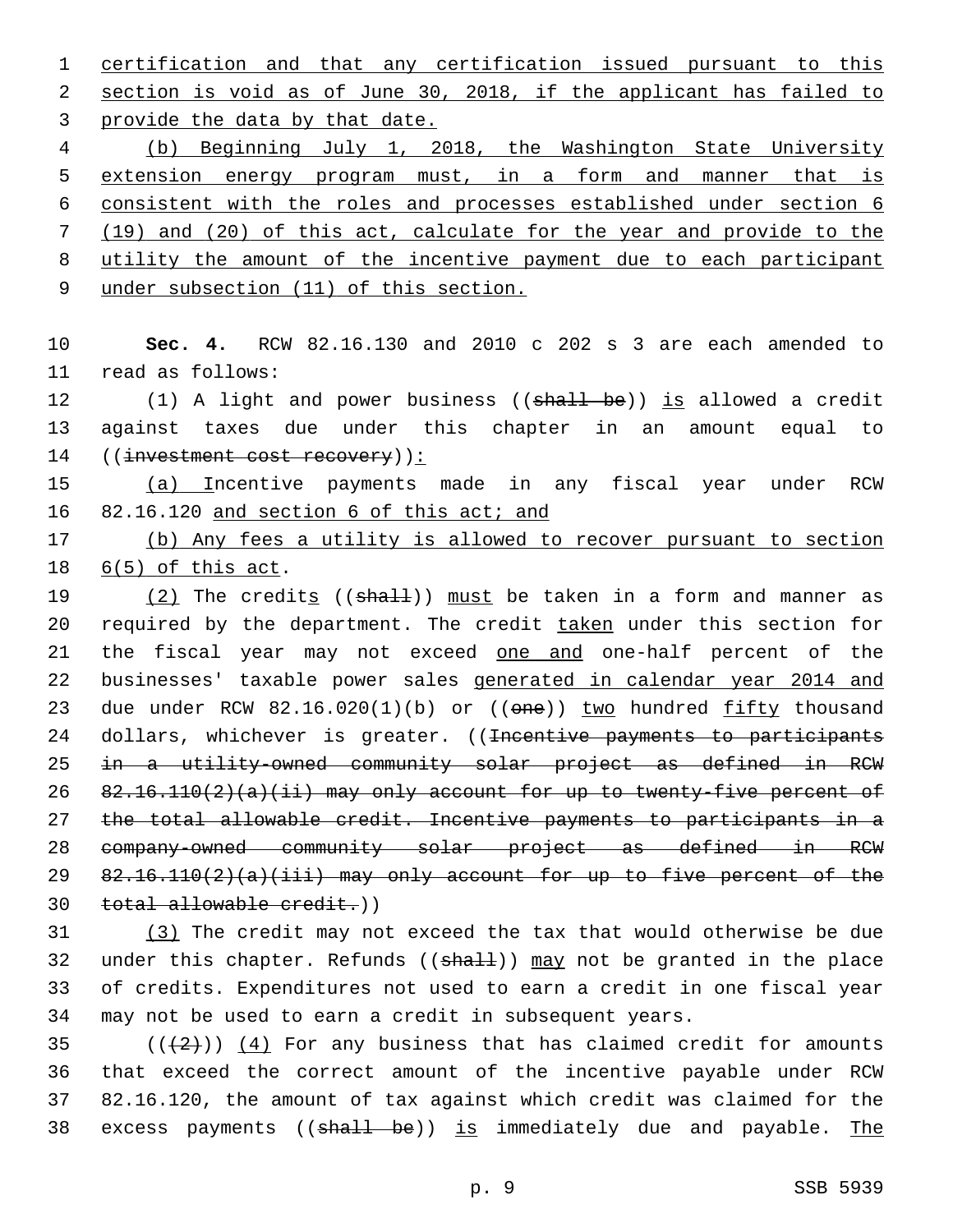department may deduct amounts due from future credits claimed by the

2 business.

 (a) Except as provided in (b) of this subsection, the department 4 ((shall)) must assess interest but not penalties on the taxes against 5 which the credit was claimed. Interest ((shall)) must be assessed at the rate provided for delinquent excise taxes under chapter 82.32 7 RCW, retroactively to the date the credit was claimed, and ((shall)) accrues until the taxes against which the credit was claimed are 9 repaid.

 ( $(\frac{43}{})$ ) (b) A business is not liable for excess payments made in 11 reliance on amounts reported by the Washington State University extension energy program as due and payable as provided under section 13 6(20) of this act, if such amounts are later found to be abnormal or 14 inaccurate due to no fault of the business.

 (5) The amount of credit taken under this section is not confidential taxpayer information under RCW 82.32.330 and is subject 17 to disclosure.

18 (6) The right to earn tax credits ((under this section)) for incentive payments made under RCW 82.16.120 expires June 30, 2020. Credits may not be claimed after June 30, 2021.

 (7) The right to earn tax credits for incentive payments made under section 6 of this act expires June 30, ((2020)) 2029. Credits 23 may not be claimed after June 30,  $((2021))$  2030.

 NEW SECTION. **Sec. 5.** A new section is added to chapter 82.16 25 RCW to read as follows:

 The definitions in this section apply throughout this section and sections 6 through 8 of this act unless the context clearly requires 28 otherwise.

 (1) "Administrator" means the utility, nonprofit, or other local housing authority that organizes and administers a community solar project as provided in sections 6 and 7 of this act.

 (2) "Certification" means the authorization issued by the Washington State University extension energy program establishing a person's eligibility to receive annual incentive payments from the 35 person's utility for the program term.

 (3) "Commercial-scale system" means a renewable energy system or systems other than a community solar project or a shared commercial solar project with a combined nameplate capacity greater than twelve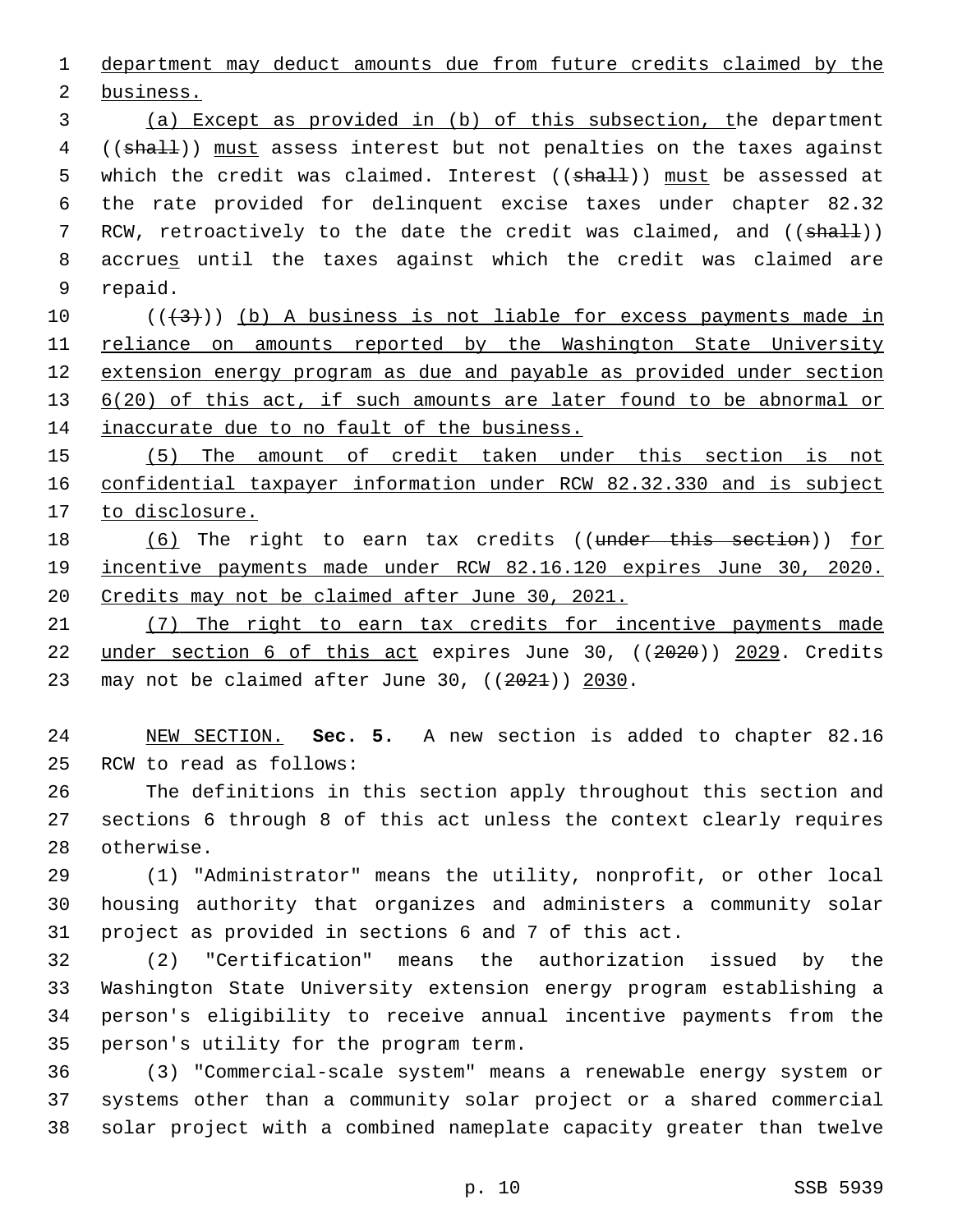kilowatts that meets the applicable system eligibility requirements 2 established in section 6 of this act.

 (4) "Community solar project" means a solar energy system that has a direct current nameplate generating capacity that is no larger than one thousand kilowatts and meets the applicable eligibility requirements established in sections 6 and 7 of this act.

 (5) "Consumer-owned utility" has the same meaning as in RCW 19.280.020.8

 (6) "Customer-owner" means the owner of a residential-scale or commercial-scale renewable energy system, where such owner is not a utility and such owner is a customer of the utility and either owns the premises where the renewable energy system is installed or 13 occupies the premises.

 (7) "Electric utility" or "utility" means a consumer-owned utility or investor-owned utility as those terms are defined in RCW 16 19.280.020.

 (8) "Governing body" has the same meaning as provided in RCW 18 19.280.020.

 (9) "Person" means any individual, firm, partnership, corporation, company, association, agency, or any other legal entity.

 (10) "Program term" means: (a) For community solar projects, eight years or until cumulative incentive payments for electricity produced by the project reach fifty percent of the total system price, including applicable sales tax, whichever occurs first; and (b) for other renewable energy systems, including shared commercial solar projects, eight years or until cumulative incentive payments for electricity produced by a system reach fifty percent of the total system price, including applicable sales tax, whichever occurs first.

 (11) "Renewable energy system" means a solar energy system, including a community solar project, an anaerobic digester as defined in RCW 82.08.900, or a wind generator used for producing electricity.

 (12) "Residential-scale system" means a renewable energy system or systems located at a single situs with combined nameplate capacity of twelve kilowatts or less that meets the applicable system eligibility requirements established in section 6 of this act.

 (13) "Shared commercial solar project" means a solar energy system, owned or administered by an electric utility, with a combined nameplate capacity of greater than one megawatt and not more than five megawatts and meets the applicable eligibility requirements 40 established in sections 6 and 8 of this act.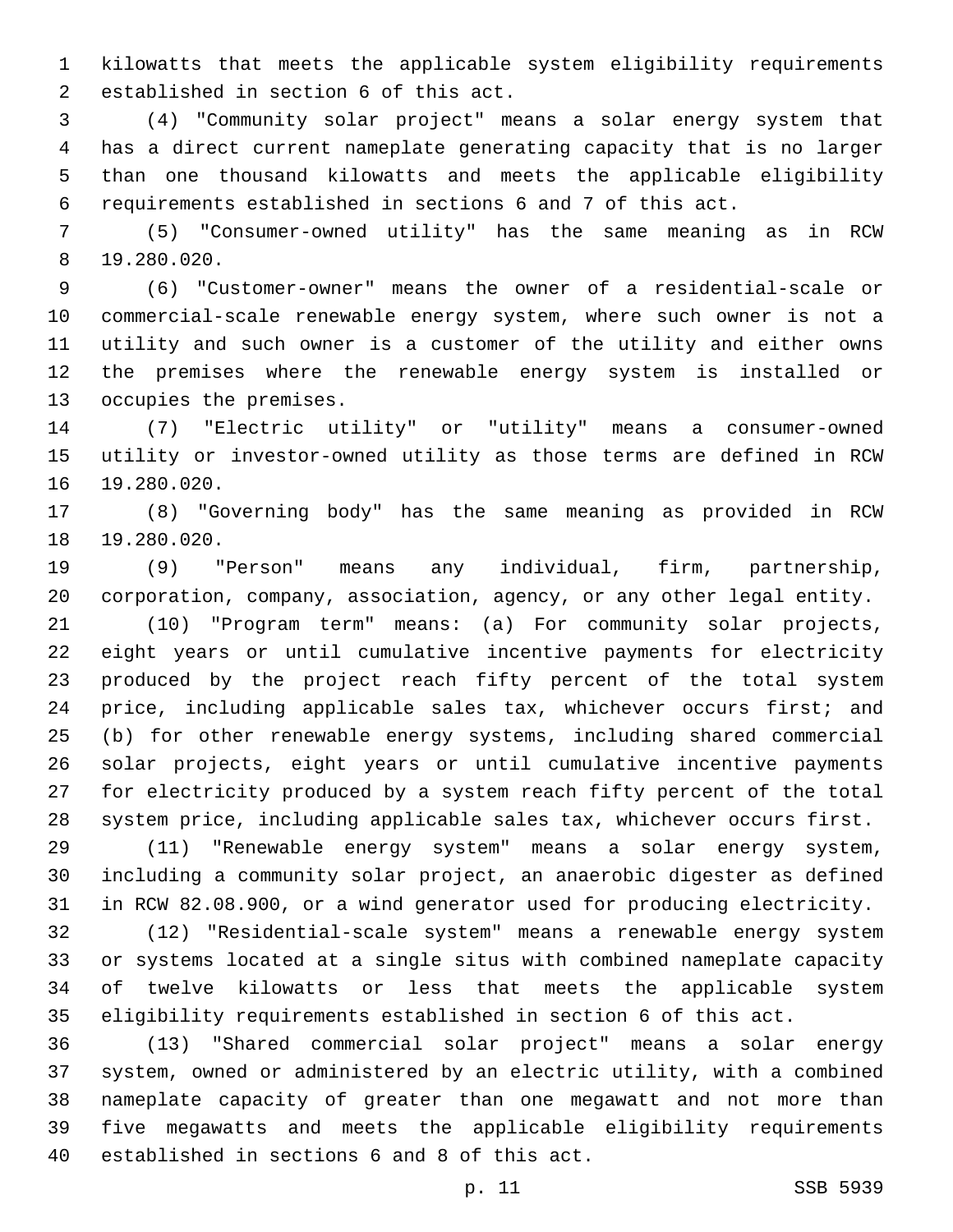NEW SECTION. **Sec. 6.** A new section is added to chapter 82.16 2 RCW to read as follows:

 (1) Beginning July 1, 2017, the following persons may submit a one-time application to the Washington State University extension energy program to receive a certification authorizing the utility serving the situs of a renewable energy system in the state of Washington to remit an annual production incentive for each kilowatt- hour of alternating current electricity generated by the renewable 9 energy system:

 (a) The utility's customer who is the customer-owner of a residential-scale or commercial-scale renewable energy system;

 (b) An administrator of a community solar project meeting the eligibility requirements outlined in section 7 of this act and applies for certification on behalf of each of the project 15 participants; or

 (c) A utility or a business under contract with a utility that administers a shared commercial solar project that meets the eligibility requirements in section 8 of this act and applies for certification on behalf of each of the project participants.

 (2) No person, business, or household is eligible to receive incentive payments provided under subsection (1) of this section of more than five thousand dollars per year for residential systems or community solar projects, twenty-five thousand dollars per year for commercial-scale systems, or thirty-five thousand dollars per year 25 for shared commercial solar projects.

 (3)(a) No new certification may be issued under this section to an applicant who submits a request for or receives an annual incentive payment for a renewable energy system that was certified under RCW 82.16.120, or for a renewable energy system served by a utility that has elected not to participate in the incentive program, 31 as provided in subsection (4) of this section.

 (b) The Washington State University extension energy program may issue a new certification for an additional system installed at a situs with a previously certified system so long as the new system meets the requirements of this section and its production can be measured separately from the previously certified system.

 (c) The Washington State University extension energy program may issue a recertification for a residential-scale or commercial-scale system if a customer makes investments resulting in an expansion of the system's nameplate capacity. Such recertification expires on the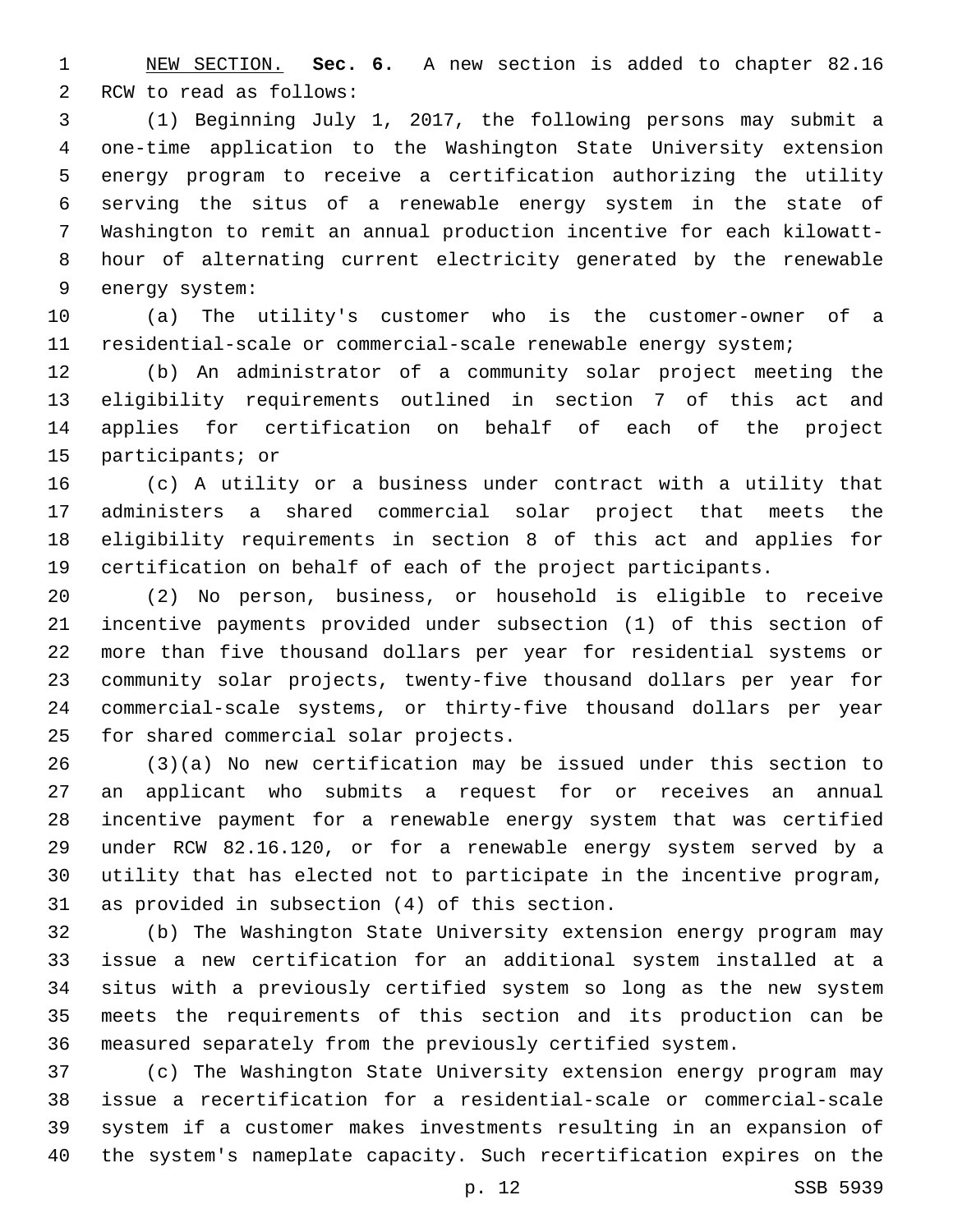same day as the original certification for the residential-scale or commercial-scale system and applies to the entire system the incentive rates and program rules in effect as of the date of the recertification.4

 (4) A utility's participation in the incentive program provided 6 in this section is voluntary.

 (a) A utility electing to participate in the incentive program must notify the Washington State University extension energy program 9 of such election in writing.

 (b) The utility may terminate its voluntary participation in the production incentive program by providing notice in writing to the Washington State University extension energy program to cease issuing new certifications for renewable energy systems that would be served 14 by that utility.

 (c) Such notice of termination of participation is effective after fifteen days, at which point the Washington State University extension energy program may not accept new applications for certification of renewable energy systems that would be served by 19 that utility.

 (d) Upon receiving a utility's notice of termination of participation in the incentive program, the Washington State University extension energy program must report on its web site that customers of that utility are no longer eligible to receive new 24 certifications under the program.

 (e) A utility's termination of participation does not affect the utility's obligation to continue to make annual incentive payments for electricity generated by systems that were certified prior to the effective date of the notice. The Washington State University extension energy program must continue to process and issue certifications for renewable energy systems that were received by the Washington State University extension energy program before the 32 effective date of the notice of termination.

 (f) A utility that has terminated participation in the program may resume participation upon filing notice with the Washington State 35 University extension energy program.

 (5)(a) The Washington State University extension energy program may certify a renewable energy system that is connected to equipment capable of measuring the electricity production of the system and interconnecting with the utility's system in a manner that allows the utility, or the customer at the utility's option, to measure and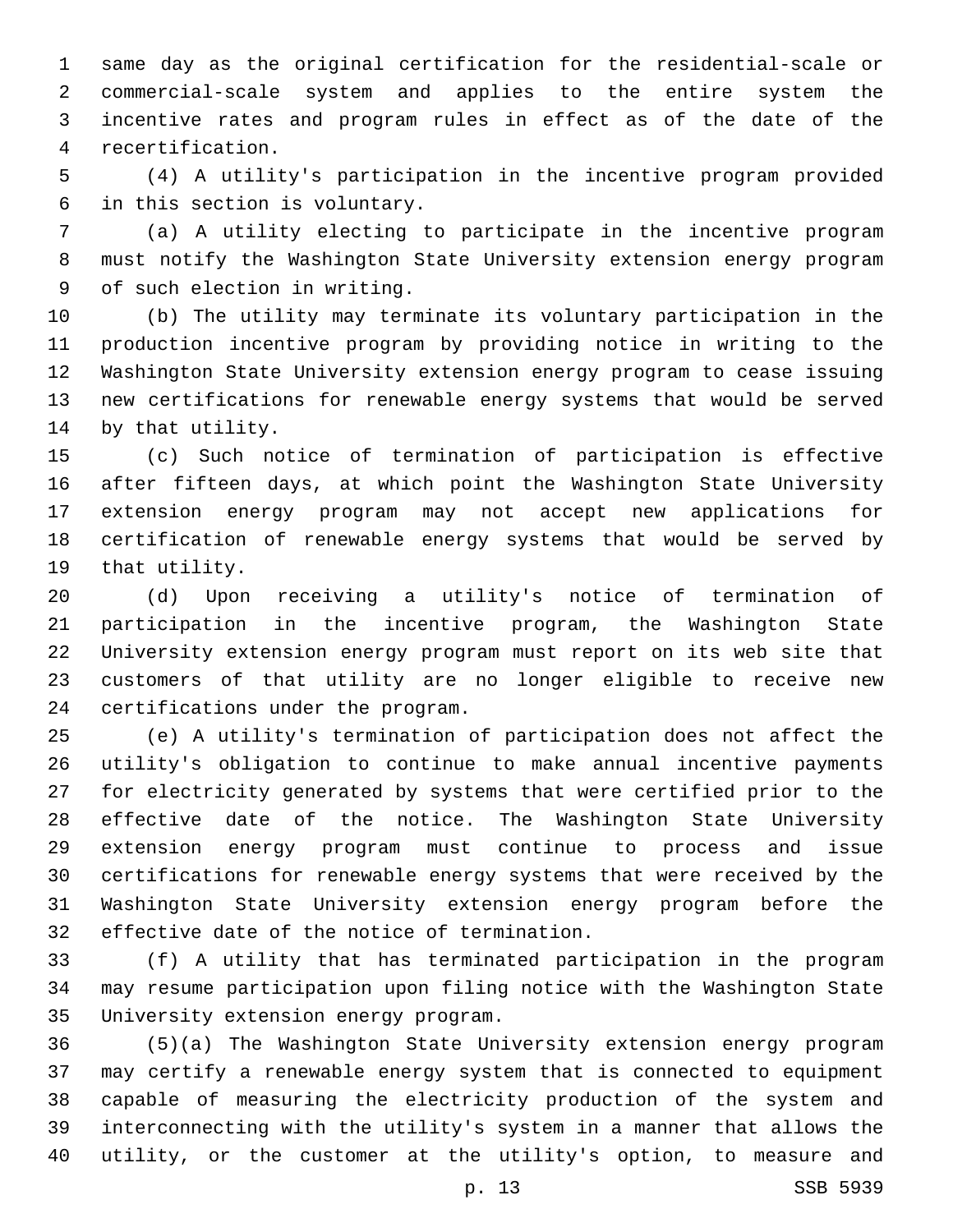report to the Washington State University extension energy program the total amount of electricity produced by the renewable energy 3 system.

 (b) The Washington State University extension energy program must establish a reporting and fee-for-service system to accept electricity production data from the utility or the customer that is not reported electronically and with the reporting entity selected at the utility's option as described in subsection (19) of this section. The fee-for-service agreement must allow for electronic reporting or reporting by mail, may be specific to individual utilities, and must recover only the program's costs of obtaining the electricity production data and incorporating it into an electronic format. A statement of the amount due for the fee-for-service must be provided to the utility by the Washington State University extension energy program with the report provided to the utility pursuant to subsection (20)(a) of this section. The utility may determine how to assess and remit the fee, and the utility may be allowed a credit for fees paid under this subsection (5) against taxes due, as provided in 19 RCW 82.16.130(1).

 (6) The Washington State University extension energy program may issue a certification authorizing annual incentive payments up to the 22 following annual dollar limits:

 (a) For community solar projects, five thousand dollars per 24 project participant;

(b) For residential-scale systems, five thousand dollars;

 (c) For commercial-scale systems, twenty-five thousand dollars; 27 and

 (d) For shared commercial solar projects, up to thirty-five thousand dollars a year per participant, as determined by the terms 30 of subsection (15) of this section.

 (7)(a) To obtain certification under this section, a person must submit to the Washington State University extension energy program an 33 application, including:

 (i) A signed statement that the applicant has not previously received a notice of eligibility from the department under RCW 82.16.120 entitling the applicant to receive annual incentive payments for electricity generated by the renewable energy system at 38 the same meter location;

 (ii) A signed statement of the total price, including applicable 40 sales tax, paid by the applicant for the renewable energy system;

p. 14 SSB 5939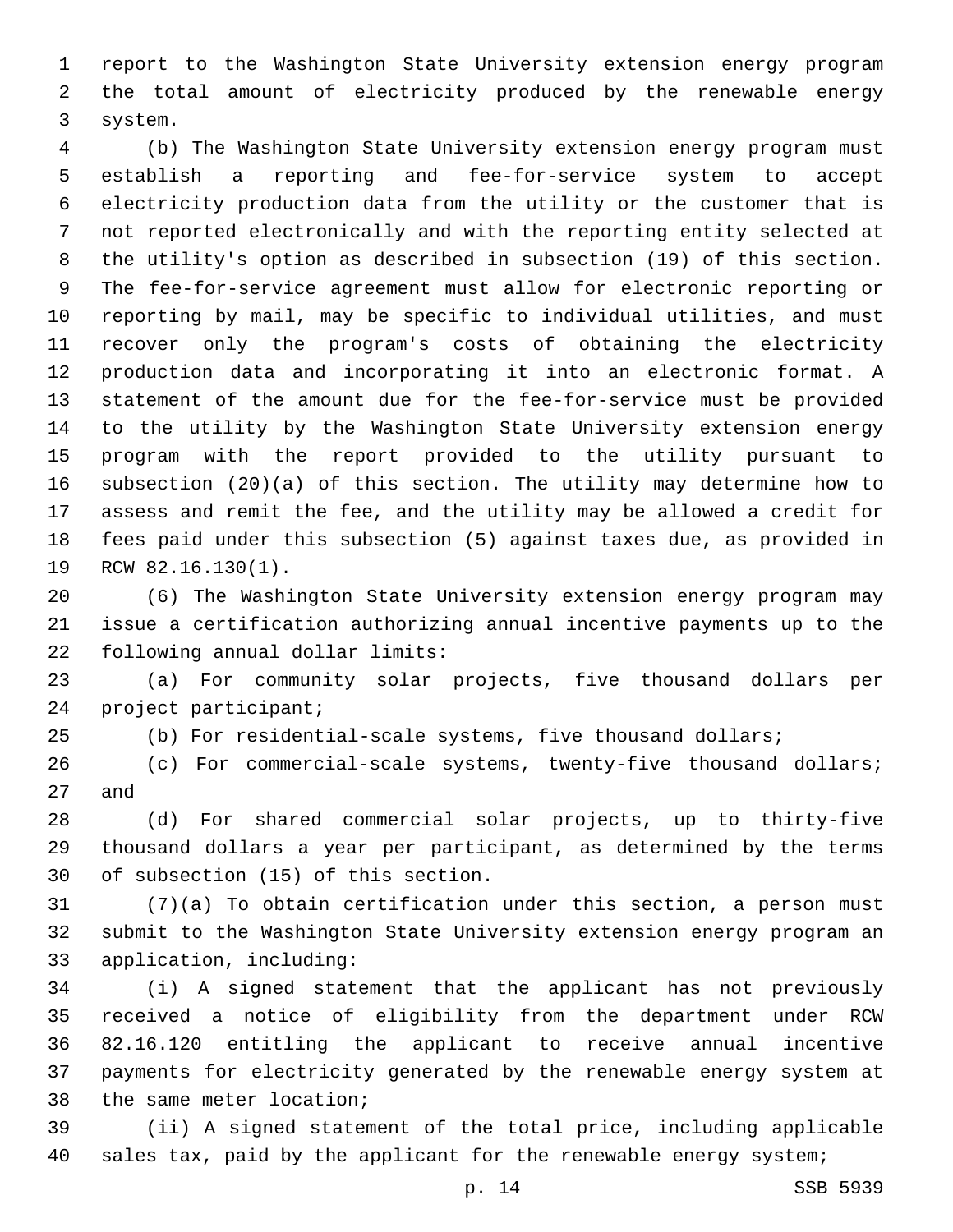(iii) System operation data including global positioning system coordinates, tilt, estimated shading, and azimuth;2

 (iv) Any other information the Washington State University extension energy program deems necessary in determining eligibility and incentive levels, administering the program, tracking progress toward achieving the limits on program participation established in RCW 82.16.130, or facilitating the review of the performance of the tax preferences by the joint legislative audit and review committee, 9 as described in section 2 of this act; and

 $(v)(A)$  Except as provided in  $(a)(v)(B)$  of this subsection (7), the date that the renewable energy system received its final electrical inspection from the applicable local jurisdiction, as well as a copy of the permit or, if the permit is available online, the 14 permit number;

 (B) The Washington State University extension energy program may 16 waive the requirement in  $(a)(v)(A)$  of this subsection (7), accepting an application and granting provisional certification prior to proof of final electrical inspection. Provisional certification expires one hundred eighty days after issuance, unless the applicant submits proof of the final electrical inspection from the applicable local jurisdiction or the Washington State University extension energy program extends the certification, for a term or terms of thirty 23 days, due to extenuating circumstances; and

 (b)(i) Prior to obtaining certification under this subsection, a community solar project or shared commercial solar project must apply for precertification against the remaining funds available for incentive payments under subsection (13)(d) of this section in order to be guaranteed an incentive payment under this section;

 (ii) A project applicant of a community solar project or shared commercial solar project must complete an application for certification with the Washington State University extension energy program within less than one year to retain the precertification 33 status described in this subsection; and

 (iii) The Washington State University extension energy program may design a reservation or precertification system for an applicant of a residential-scale or commercial-scale renewable energy system.

 (8) No incentive payments may be authorized or accrued until the final electrical inspection and executed interconnection agreement are submitted to the Washington State University extension energy 40 program.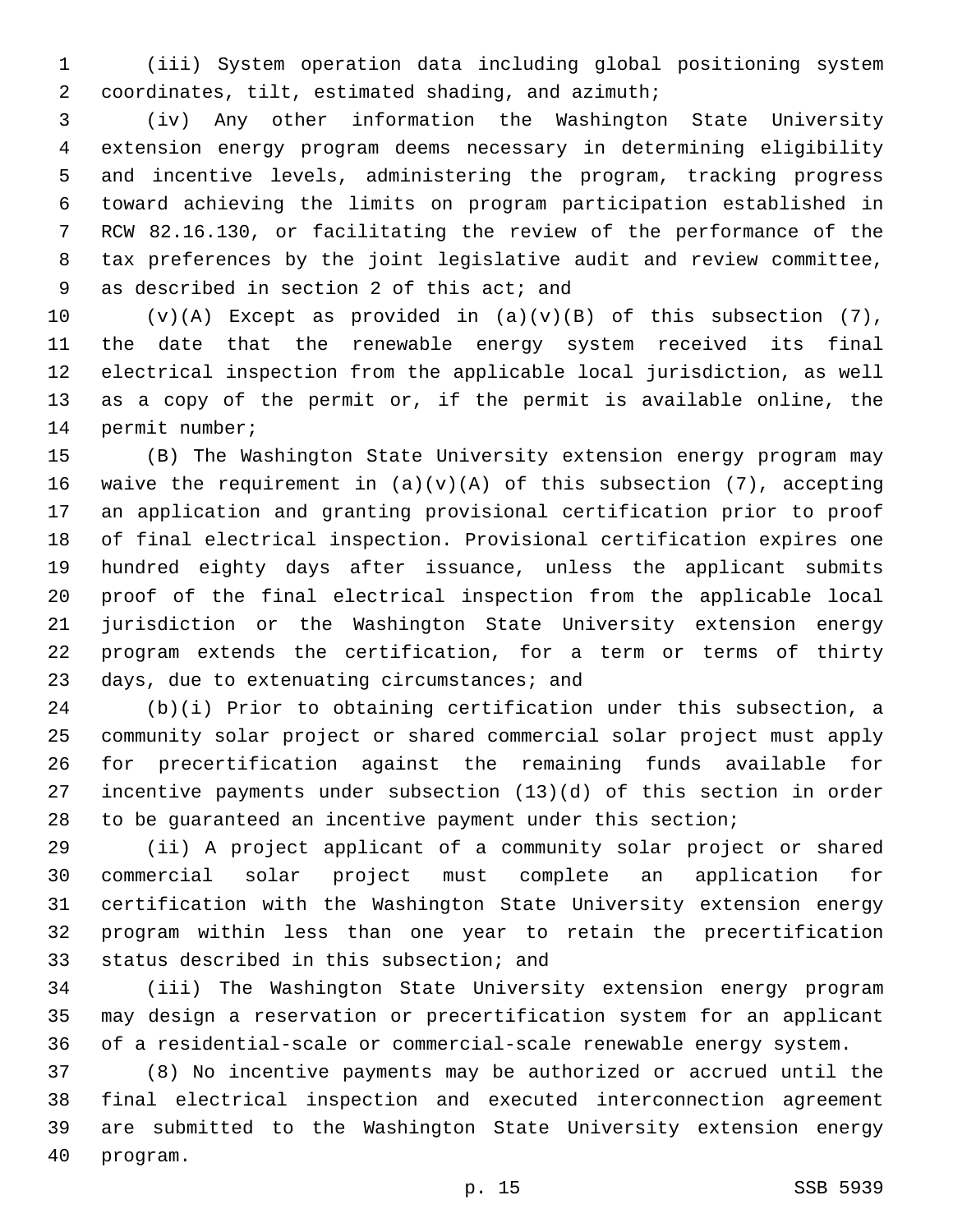(9) Within thirty days of receipt of the application for certification, the Washington State University extension energy program must notify the applicant and, except when a utility is the applicant, the utility serving the situs of the renewable energy system, by mail or electronically, whether certification has been granted. The certification notice must state the rate to be paid per kilowatt-hour of electricity generated by the renewable energy system, as provided in subsection (12) of this section, subject to any applicable cap on total annual payment provided in subsection (6) 10 of this section.

 (10) Certification is valid for the program term and entitles the applicant or, in the case of a community solar project or shared commercial solar project, the participant, to receive incentive payments for electricity generated from the date the renewable energy system commences operation, or the date the system is certified, whichever date is later. For purposes of this subsection, the Washington State University extension energy program must define when a renewable energy system commences operation and provide notice of such date to the recipient and the utility serving the situs of the system. Certification may not be retroactively changed except to correct later discovered errors that were made during the original 22 application or certification process.

 (11)(a) System certification follows the system if the following conditions are met using procedures established by the Washington 25 State University extension energy program:

 (i) The renewable energy system is transferred to a new owner who notifies the Washington State University extension energy program of 28 the transfer; and

 (ii) The new owner provides an executed interconnection agreement 30 with the utility serving the premises.

 (b) In the event that a community solar project participant terminates their participation in a community solar project, the system certification follows the system and participation may be transferred to a new participant. The administrator of a community solar project must provide notice to the Washington State University extension energy program of any changes or transfers in project 37 participation.

 (12) The Washington State University extension energy program must determine the total incentive rate for a new renewable energy system certification by adding to the base rate any applicable made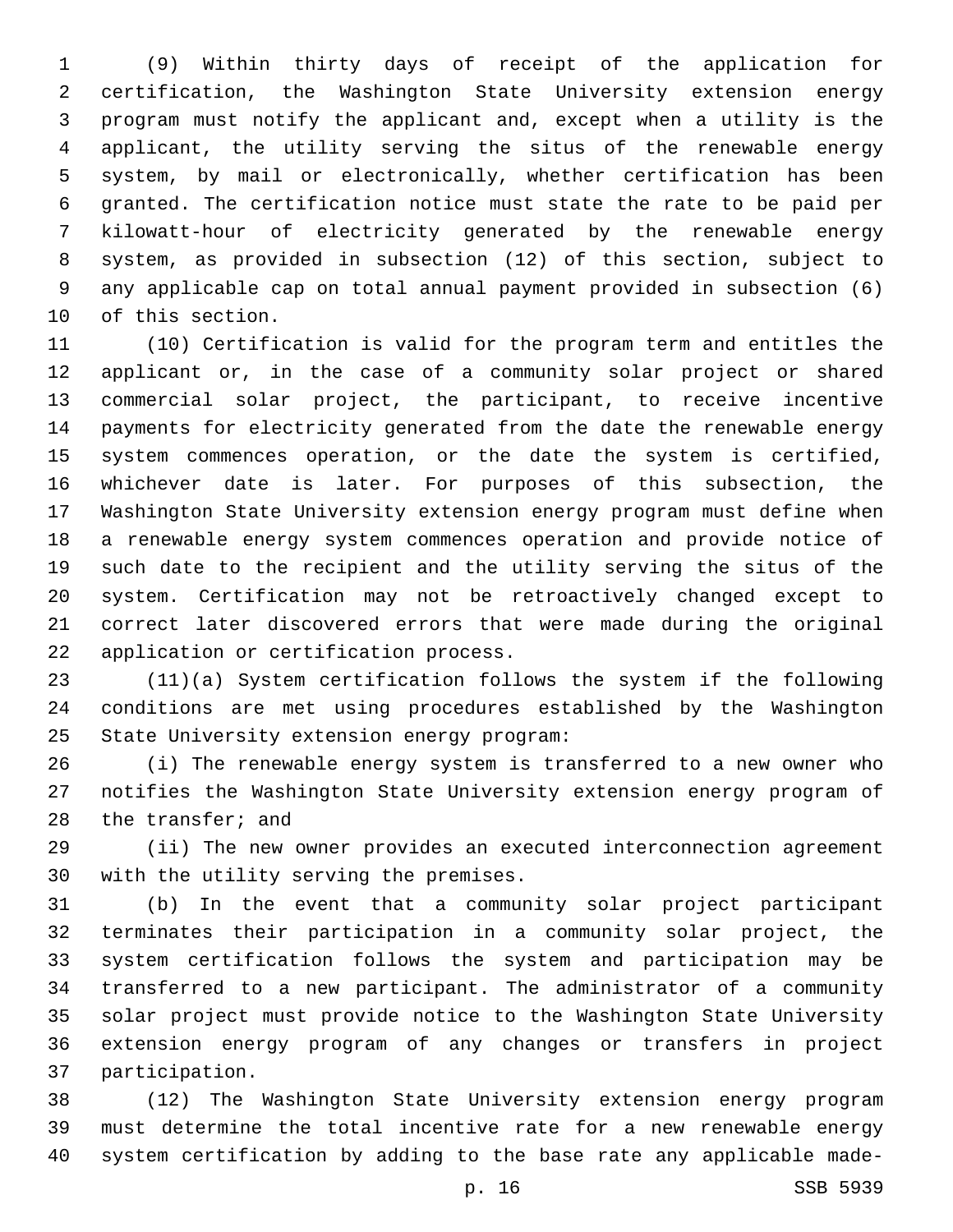in-Washington bonus rate. A made-in-Washington bonus rate is provided for a renewable energy system or a community solar project with solar modules made in Washington or with a wind turbine or tower that is made in Washington. Both the base rates and bonus rate vary, depending on the fiscal year in which the system is certified and the type of renewable energy system being certified, as provided in the 7 following table:

| 8  | Fiscal year   | Base rate -       | Base rate -      | Base rate -     | Base rate - shared | Made in    |
|----|---------------|-------------------|------------------|-----------------|--------------------|------------|
| 9  | of system     | residential-scale | commercial-scale | community solar | commercial solar   | Washington |
| 10 | certification |                   |                  |                 |                    | bonus      |
| 11 | 2018          | \$0.16            | \$0.06           | \$0.16          | \$0.06             | \$0.05     |
| 12 | 2019          | \$0.14            | \$0.04           | \$0.14          | \$0.04             | \$0.04     |
| 13 | 2020          | \$0.12            | \$0.02           | \$0.12          | \$0.02             | \$0.03     |
| 14 | 2021          | \$0.10            | \$0.02           | \$0.10          | \$0.02             | \$0.02     |

 (13) The Washington State University extension energy program 16 must cease to issue new certifications:

 (a) For community solar projects and shared commercial solar projects in any fiscal year for which the Washington State University extension energy program estimates that fifty percent of the remaining funds for credit available to a utility for renewable energy systems certified under this section as of July 1, 2017, have been allocated to community solar projects and shared commercial 23 solar projects combined;

 (b) For commercial-scale systems in any fiscal year for which the Washington State University extension energy program estimates that twenty-five percent of the remaining funds for credit available to a utility for renewable energy systems certified under this section as 28 of July 1, 2017, have been allocated to commercial-scale systems;

 (c) For any renewable energy system served by a utility, if certification is likely to result in incentive payments by that utility, including payments made under RCW 82.16.120, exceeding the utility's available funds for credit under RCW 82.16.130; and

 (d) For any renewable energy system, if certification is likely to result in total incentive payments under this section exceeding 35 one hundred ten million dollars.

 (14) If the Washington State University extension energy program ceases issuing new certifications during a fiscal year or biennium as provided in subsection (13) of this section, in the following fiscal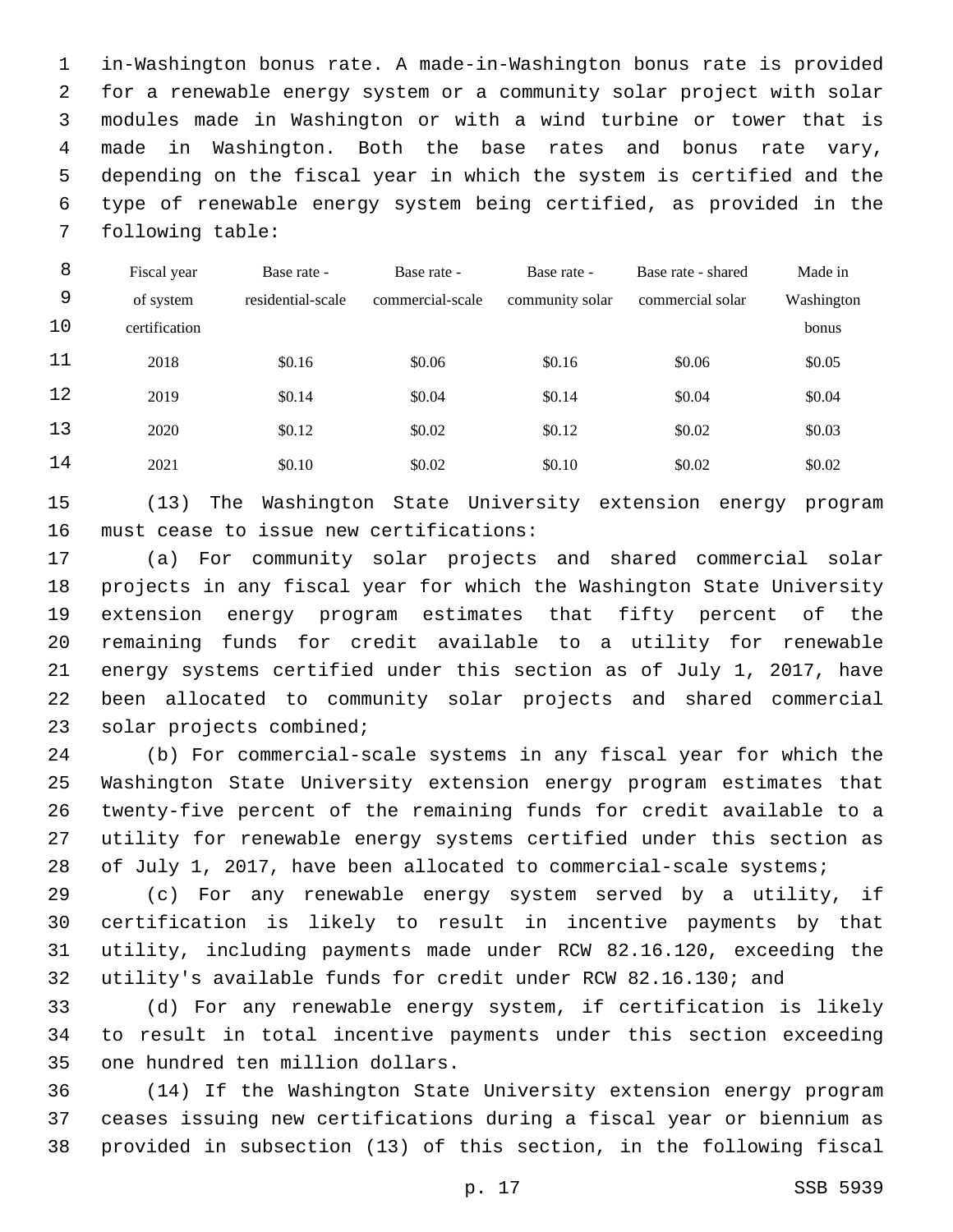year or biennium, or when additional funds are available for credit such that the thresholds described in subsection (13) of this section are no longer exceeded, the Washington State University extension energy program must resume issuing new certifications using a method of awarding certifications that results in equitable and orderly allocation of benefits to applicants.6

 (15) A customer who is a participant in a shared commercial solar project may not receive incentive payments associated with the project greater than the difference between the levelized cost of energy output of the system over its production life and the retail rate for the rate class to which the customer belongs. The levelized cost of the output of the energy must be determined by the utility that administers the shared commercial solar project and must be disclosed, along with an explanation of the limitations on incentive payments contained in this subsection (15), in the contractual agreement with the shared commercial solar project participants.

 (16) In order to begin to receive annual incentive payments, a person who has been issued a certification for the incentive as provided in subsection (9) of this section must obtain an executed interconnection agreement with the utility serving the situs of the 21 renewable energy system.

 (17) The Washington State University extension energy program must establish a list of equipment that is eligible for the bonus rates described in subsection (12) of this section. The Washington State University extension energy program must, in consultation with the department of commerce, develop technical specifications and guidelines to ensure consistent and predictable determination of eligibility. A solar module is made in Washington for purposes of receiving the bonus rate only if the lamination of the module takes place in Washington. A wind turbine is made in Washington only if it is powered by a turbine or built with a tower manufactured in 32 Washington.

 (18) The manufacturer of a renewable energy system component subject to a bonus rate under subsection (12) of this section may apply to the Washington State University extension energy program to receive a determination of eligibility for such bonus rates. The Washington State University extension energy program must publish a list of components that have been certified as eligible for such bonus rates. The Washington State University extension energy program may assess an equipment certification fee to recover its costs. The

p. 18 SSB 5939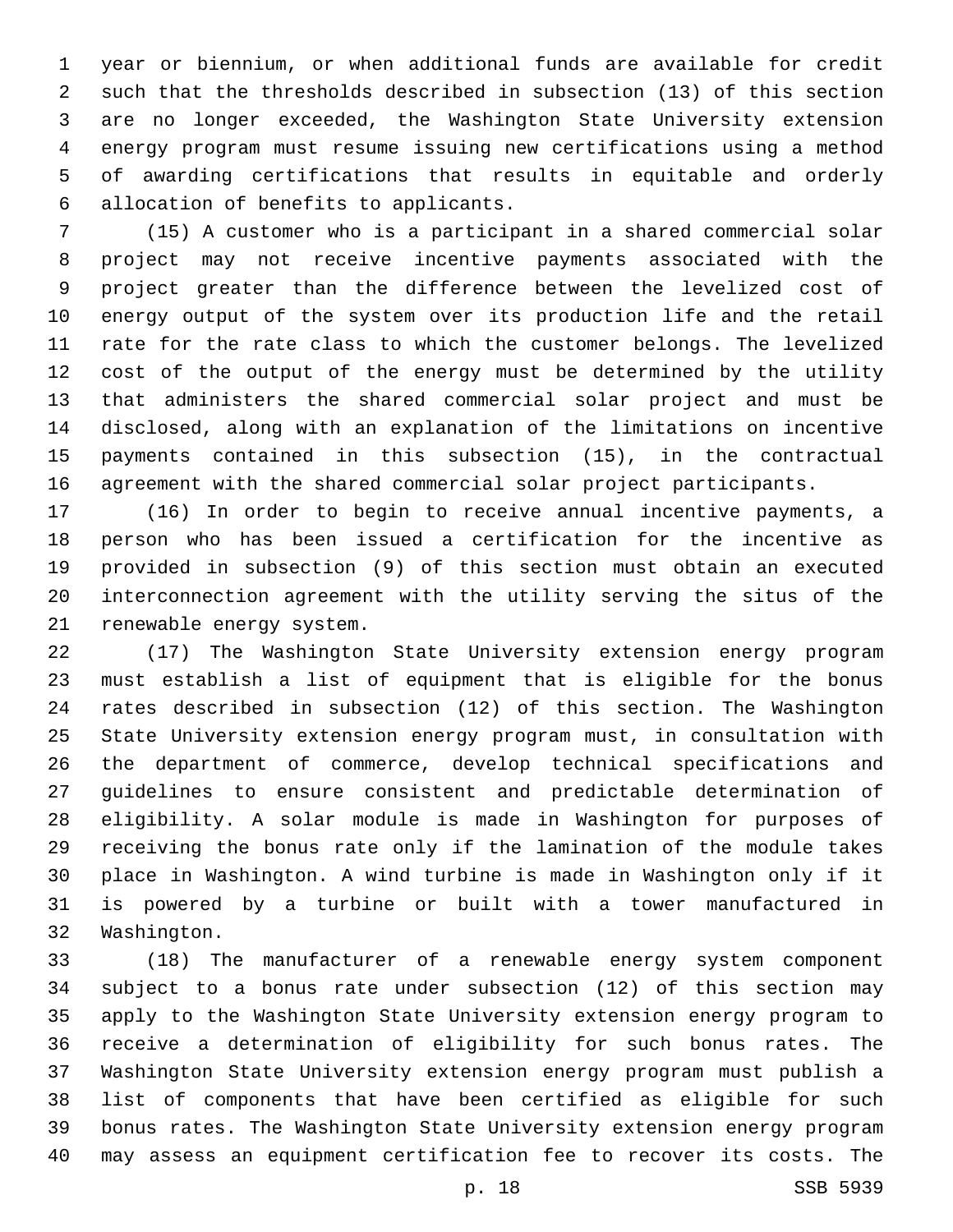Washington State University extension energy program must deposit all revenue generated by this fee into the state general fund.

 (19) Annually, the utility must report electronically to the Washington State University extension energy program the amount of gross kilowatt-hours generated by each renewable energy system since the prior annual report. For the purposes of this section, to report electronically means to submit statistical or factual information in alphanumeric form through a web site established by the Washington State University extension energy program or in a list, table, spreadsheet, or other nonnarrative format that can be digitally transmitted or processed. The utility may instead opt to report by mail or require program participants to report individually, but if the utility exercises one or more of these options it must negotiate with the Washington State University extension energy program the fee-for-service arrangement described in subsection (5)(b) of this 16 section.

 (20)(a) The Washington State University extension energy program must calculate for the year and provide to the utility the amount of the incentive payment due to each participant and the total amount of credit against tax due available to the utility under RCW 82.16.130 that has been allocated as annual incentive payments. Upon notice to the Washington State University extension energy program, a utility may opt to directly perform this calculation and provide its results to the Washington State University extension energy program.

 (b) If the Washington State University extension energy program identifies an abnormal production claim, it must notify the utility, the department of revenue, and the applicant, and must recommend withholding payment until the applicant has demonstrated that the production claim is accurate and valid. The utility is not liable to the customer for withholding payments pursuant to such recommendation unless and until the Washington State University extension energy program notifies the utility to resume incentive payments.

 (21)(a) The utility must issue the incentive payment within ninety days of receipt of the information required under subsection (20)(a) of this section from the Washington State University extension energy program. The utility must resume the incentive payments withheld under subsection (20)(b) of this section within thirty days of receiving notice from the Washington State University extension energy program that the claim has been demonstrated 40 accurate and valid and payment should be resumed.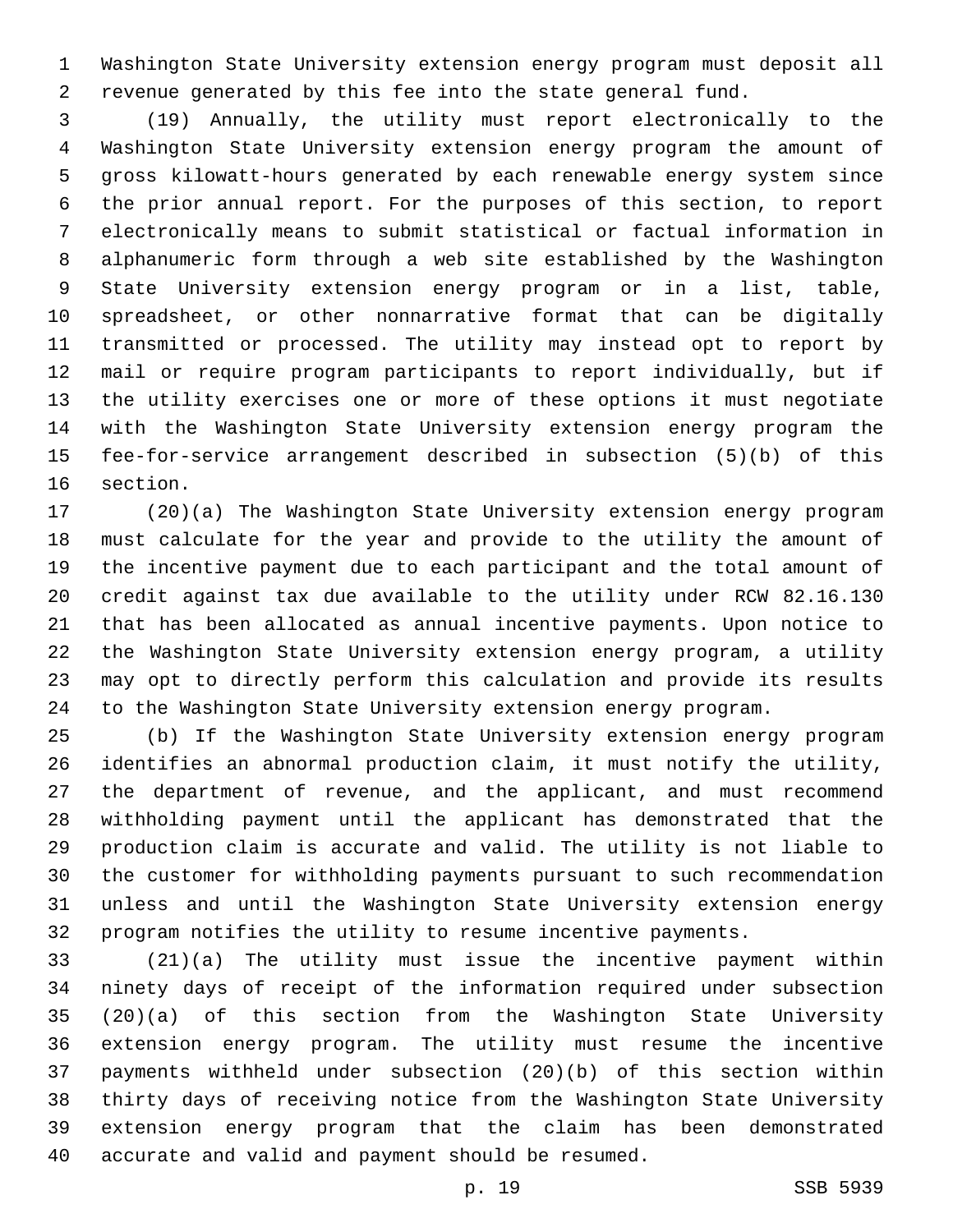(b) A utility is not liable for incentive payments to a customer- owner if the utility has disconnected the customer due to a violation of a customer service agreement, such as nonpayment of the customer's bill, or a violation of an interconnection agreement.

 (22) Beginning January 1, 2018, the Washington State University extension energy program must post on its web site and update at 7 least monthly a report, by utility, of:

 (a) The number of certifications issued for renewable energy systems, including estimated system sizes, costs, and annual energy 10 production and incentive yields for various system types; and

 (b) An estimate of the amount of credit that has not yet been allocated for incentive payments under each utility's credit limit and remains available for new renewable energy system certifications.

 (23) Persons receiving incentive payments under this section must keep and preserve, for a period of five years for the duration of the consumer contract, suitable records as may be necessary to determine the amount of incentive payments applied for and received. The Washington State University extension energy program may direct a utility to cease issuing incentive payments if the records are not made available for examination upon request. A utility receiving such a directive is not liable to the applicant for any incentive payments or other damages for ceasing payments pursuant to the directive.

 (24) The nonpower attributes of the renewable energy system belong to the utility customer who owns or hosts the system or, in the case of a community solar project or a shared commercial solar project, the participant, and can be kept, sold, or transferred at the utility customer's discretion unless, in the case of a utility- owned community solar or shared commercial solar project, a contract between the customer and the utility clearly specifies that the 30 attributes will be retained by the utility.

 (25) All lists, technical specifications, determinations, and guidelines developed under this section must be made publicly available online by the Washington State University extension energy 34 program.

 (26) No certification may be issued under this section after June 30, 2021.

 (27) The Washington State University extension energy program must collect a one-time fee for applications submitted under subsection (1) of this section of one hundred twenty-five dollars per applicant. The Washington State University extension energy program

p. 20 SSB 5939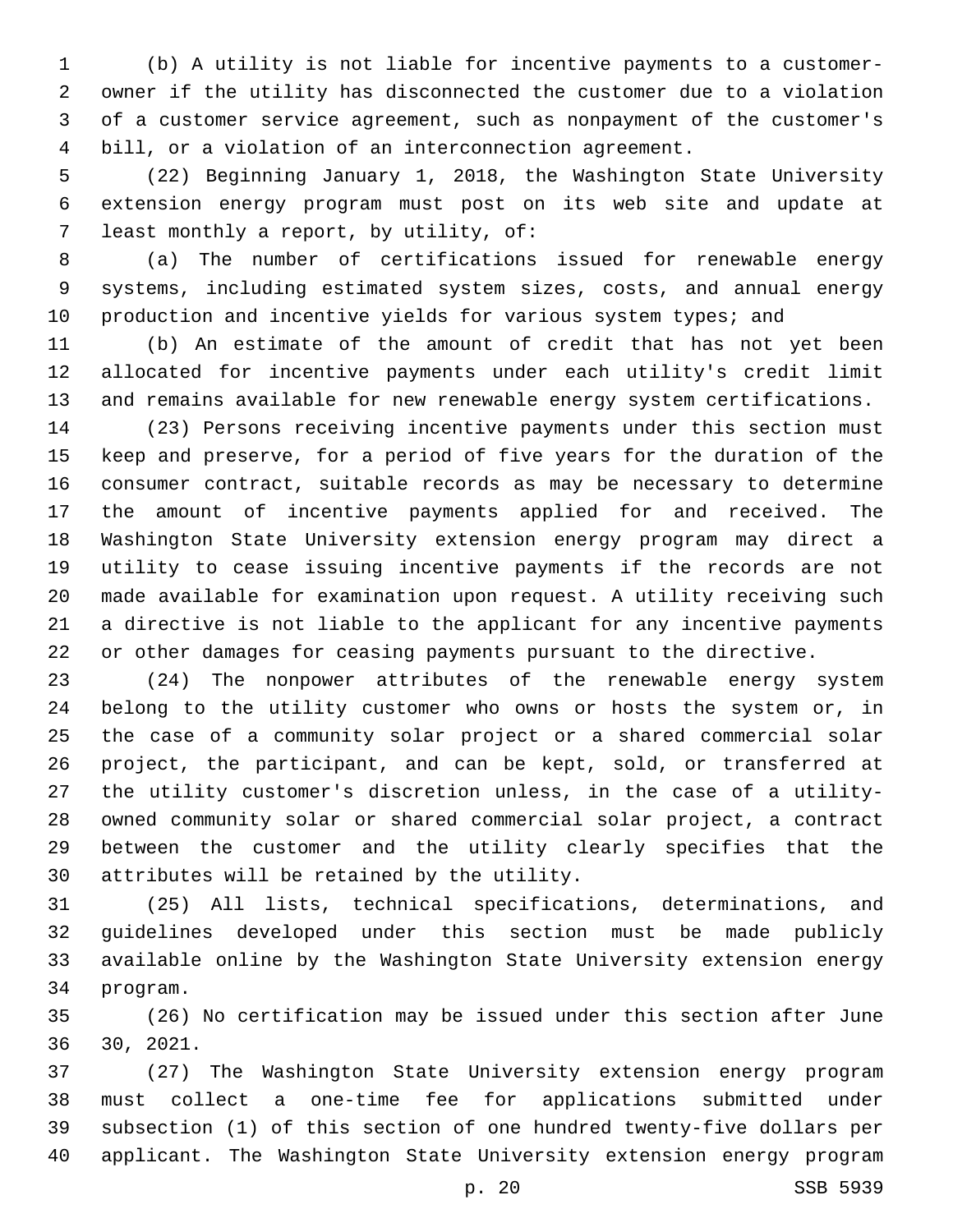must deposit all revenue generated by this fee into the state general fund. The Washington State University extension energy program must administer and budget for the program established in RCW 82.16.120, this section, and section 7 of this act in a manner that ensures its administrative costs through June 30, 2022, are completely met by the revenues from this fee. If the Washington State University extension energy program determines that the fee authorized in this subsection is insufficient to cover the administrative costs through June 30, 2022, the Washington State University extension energy program must report to the legislature on costs incurred and fees collected and demonstrate why a different fee amount or funding mechanism should be 12 authorized.

 (28) The Washington State University extension energy program may, through a public process, develop any program requirements, policies, and processes necessary for the administration or implementation of this section, RCW 82.16.120, and sections 2 and 7 of this act. The department is authorized, in consultation with the Washington State University extension energy program, to adopt any rules necessary for administration or implementation of the program established under this section and section 7 of this act.

 (29) Applications, certifications, requests for incentive payments under this section, and the information contained therein are not deemed tax information under RCW 82.32.330 and are subject to 24 disclosure.

 (30)(a) By November 1, 2019, and in compliance with RCW 43.01.036, the Washington State University extension energy program must submit a report to the legislature that includes the following:

 (i) The number and types of renewable energy systems that have been certified under this section as of July 1, 2019, both statewide 30 and per participating utility;

 (ii) The number of utilities that are approaching or have reached the credit limit established under RCW 82.16.130(2) or the thresholds 33 established under section 6(13) of this act;

 (iii) The share of renewable energy systems by type that contribute to each utility's threshold under subsection (13) of this 36 section;

 (iv) An assessment of the deployment of community solar projects in the state, including but not limited to the following:

 (A) An evaluation of whether or not community solar projects are being deployed in low-income and moderate-income communities, as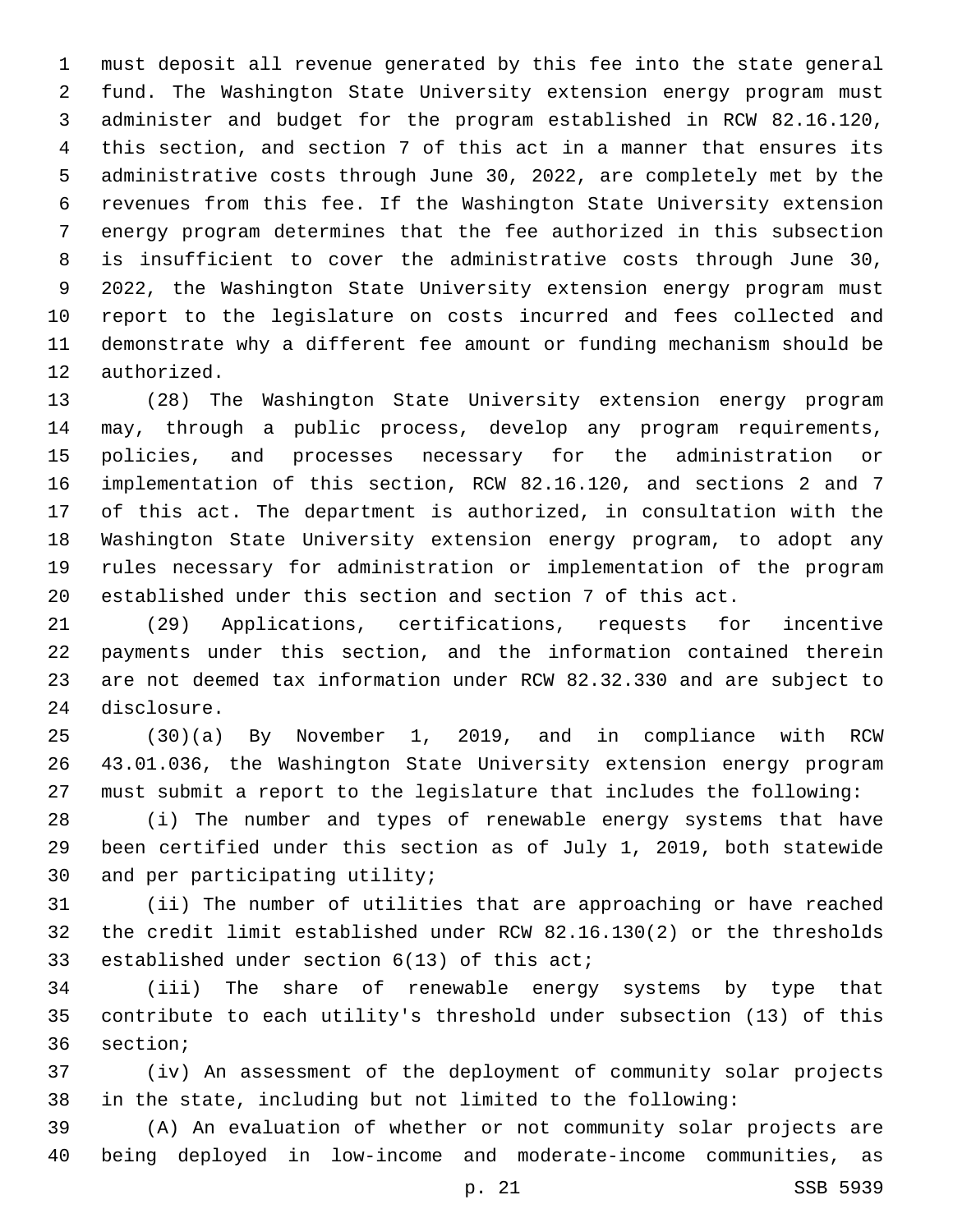those terms are defined in RCW 43.63A.510, including a description of any barriers to project deployment in these communities;

 (B) A description of the share of community solar projects by administrator type that contribute to each utility's threshold under 5 subsection (13)(a) of this section; and

 (C) A description of any barriers to participation by nonprofits and local housing authorities in the incentive program established under this section and under section 7 of this act;

 (v) The total dollar amount of incentive payments that have been made to participants in the incentive program established under this 11 section to date; and

 (vi) The total number of megawatts of solar photovoltaic capacity installed to date by participants in the incentive program 14 established under this section.

 (b) By December 31, 2019, the legislature must review the report submitted under (a) of this subsection and determine whether the credit limit established under RCW 82.16.130(2) should be increased to two percent of a light and power business' taxable power sales generated in calendar year 2014 and due under RCW 82.16.020(1)(b) or two hundred fifty thousand dollars, whichever is greater, in order to achieve the legislative intent under section 1 of this act.

 NEW SECTION. **Sec. 7.** A new section is added to chapter 82.16 23 RCW to read as follows:

 (1) The purpose of community solar programs is to facilitate broad, equitable community investment in and access to solar power. Beginning July 1, 2017, a community solar administrator may organize and administer a community solar project as provided in this section.

 (2) A community solar project must have a direct current nameplate capacity that is no more than one thousand kilowatts and must have at least ten participants or one participant for every ten kilowatts of direct current nameplate capacity, whichever is greater. A community solar project that has a direct current nameplate capacity greater than five hundred kilowatts must be subject to a standard interconnection agreement with the utility serving the situs of the community solar project. Except for community solar projects authorized under subsection (9) of this section, each participant must be a customer of the utility providing service at the situs of 38 the community solar project.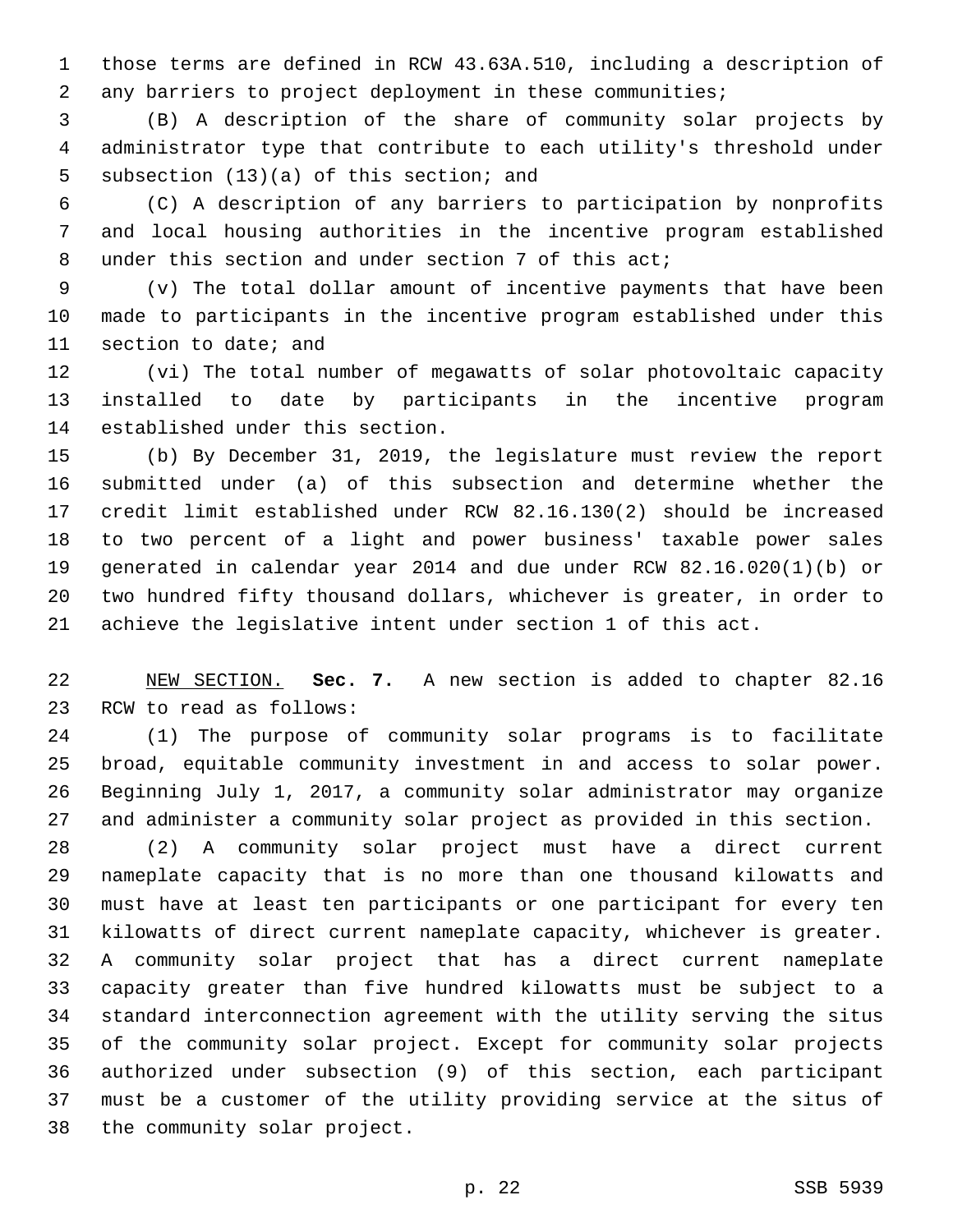(3) The administrator of a community solar project must administer the project in a transparent manner that allows for fair and nondiscriminatory opportunity for participation by utility customers.4

 (4) The administrator of a community solar project may establish a reasonable fee to cover costs incurred in organizing and administering the community solar project. Project participants, prior to making the commitment to participate in the project, must be given clear and conspicuous notice of the portion of the incentive 10 payment that will be used for this purpose.

 (5) The administrator of a community solar project must maintain and update annually through June 30, 2030, the following information 13 for each project it operates or administers:

14 (a) Ownership information;

(b) Contact information for technical management questions;

16 (c) Business address;

 (d) Project design details, including project location, output capacity, equipment list, and interconnection information; and

 (e) Subscription information, including rates, fees, terms, and 20 conditions.

 (6) The administrator of a community solar project must provide the information required in subsection (5) of this section to the Washington State University extension energy program at the time it submits the application allowed under section 6(1) of this act.

 (7) The administrator of a community solar project must provide each project participant with a disclosure form containing all material terms and conditions of participation in the project, 28 including but not limited to the following:

 (a) Plain language disclosure of the terms under which the project participant's share of any incentive payment will be calculated by the Washington State University extension energy 32 program over the life of the contract;

 (b) Contract provisions regulating the disposition or transfer of the project participant's interest in the project, including any 35 potential costs associated with such a transfer;

36 (c) All recurring and nonrecurring charges;

(d) A description of the billing and payment procedures;

 (e) A description of any compensation to be paid in the event of 39 project underperformance;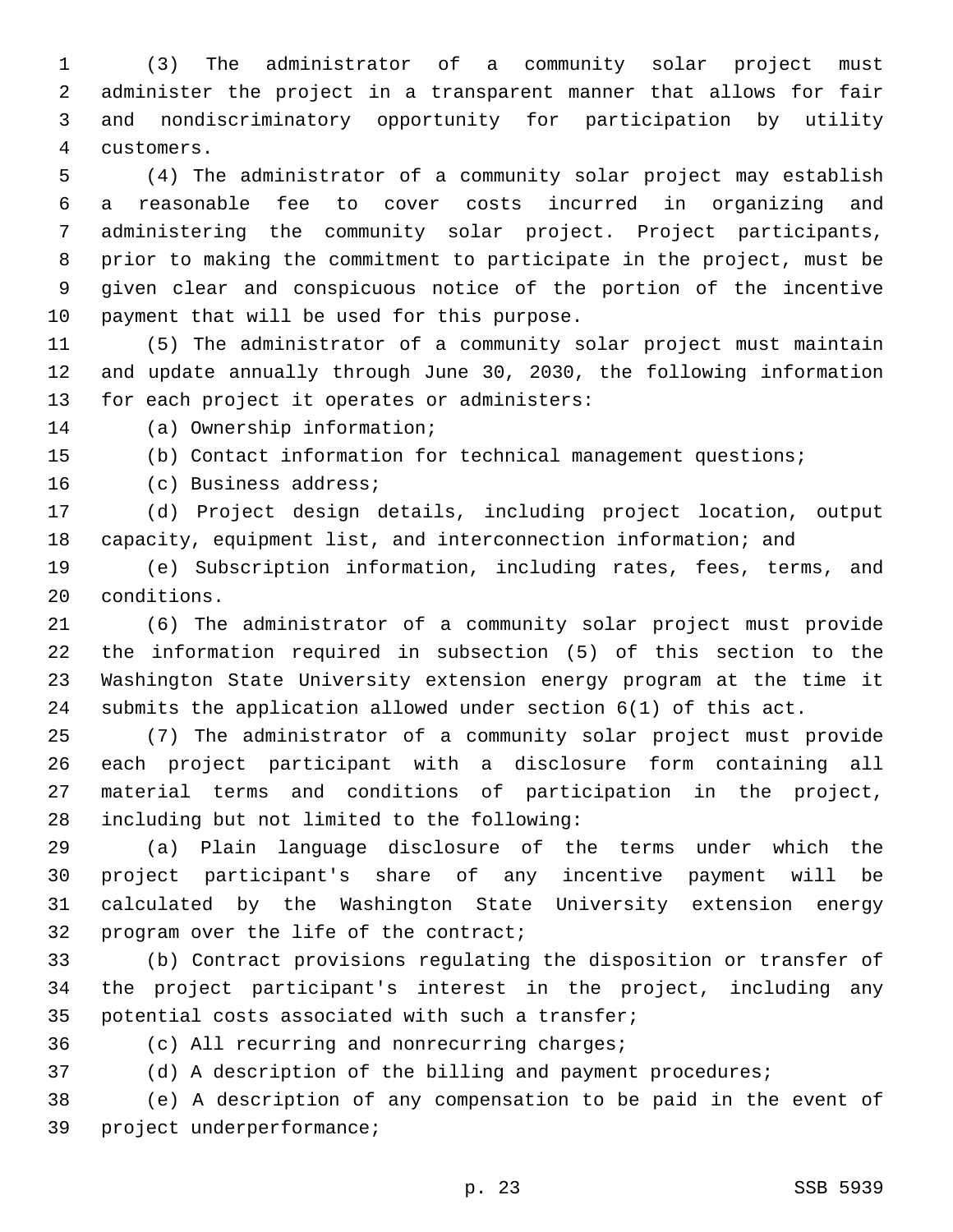(f) Current production projections and a description of the 2 methodology used to develop the projections;

(g) Contact information for questions and complaints; and

 (h) Any other terms and conditions of the services provided by 5 the administrator.

 (8) A utility may not adopt rates, terms, conditions, or standards that unduly or unreasonably discriminate between utility- administered community solar projects and those administered by 9 another entity.

 (9) A public utility district that is engaged in distributing electricity to more than one retail electric customer in the state and a joint operating agency organized under chapter 43.52 RCW on or before January 1, 2017, may enter into an agreement with each other to construct and own a community solar project that is located on property owned by a joint operating agency or on property that receives electric service from a participating public utility district. Each participant of a community solar project under this subsection must be a customer of at least one of the public utility districts that is a party to the agreement with a joint operating agency to construct and own a community solar project.

 (10) The Washington utilities and transportation commission must publish, without disclosing proprietary information, a list of the 23 following:

 (a) Entities other than utilities, including affiliates or subsidiaries of utilities, that organize and administer community 26 solar projects; and

 (b) Community solar projects and related programs and services 28 offered by investor-owned utilities.

 (11) If a consumer-owned utility opts to provide a community solar program or contracts with a nonutility administrator to offer a community solar program, the governing body of the consumer-owned utility must publish, without disclosing proprietary information, a list of the nonutility administrators contracted by the utility as 34 part of its community solar program.

 (12) Except for parties engaged in actions and transactions regulated under laws administered by other authorities and exempted under RCW 19.86.170, a violation of this section constitutes an unfair or deceptive act in trade or commerce in violation of chapter 19.86 RCW, the consumer protection act. Acts in violation of this act are not reasonable in relation to the development and preservation of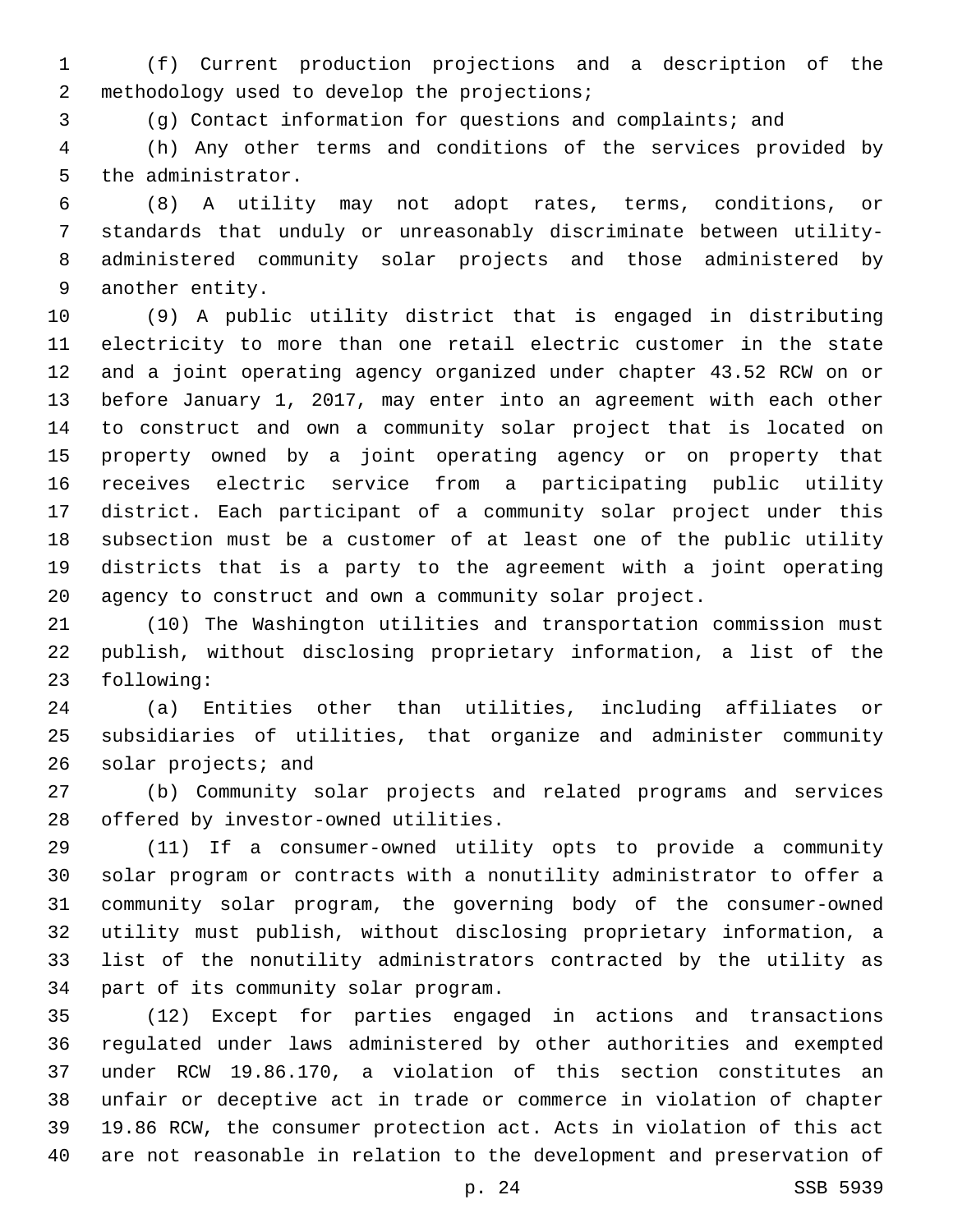business, and constitute matters vitally affecting the public interest for the purpose of applying the consumer protection act, 3 chapter 19.86 RCW.

 (13) Nothing in this section may be construed as intending to preclude persons from investing in or possessing an ownership interest in a community solar project, or from applying for and 7 receiving federal investment tax credits.

 NEW SECTION. **Sec. 8.** A new section is added to chapter 82.16 9 RCW to read as follows:

 (1) The purpose of a shared commercial solar project is to provide an entry point in solar utilization by large load customers in a manner that achieves economies of scale and maximizes system performance without limitations posed by on-site systems where sun exposure is not optimal or structural and other site deficiencies 15 preclude solar development.

 (2) Beginning July 1, 2017, a utility may, at its discretion, organize and administer a shared commercial solar project as provided 18 in this section.

 (3) A shared commercial solar project must have a direct current nameplate capacity greater than one megawatt and no more than five megawatts and must have at least five participants. To receive incentive payments under section 6 of this act, each participant must be a customer of the utility providing service at the situs of the shared commercial solar project and must be located in the state of 25 Washington.

 (4) The administrator of a shared commercial solar project must 27 administer the project in a transparent manner.

 (5) The administrator of a shared commercial solar project may establish a reasonable fee to cover costs incurred in organizing and administering the shared commercial solar project. Project participants, prior to making the commitment to participate in the project, must be given clear and conspicuous notice of the fees charged by the administrator as authorized under this subsection.

 (6) The administrator of a shared commercial solar project must submit to the Washington State University extension energy program at the time it submits an application allowed under section 6(1) of this act project design details, including project location, output capacity, equipment list, and interconnection information.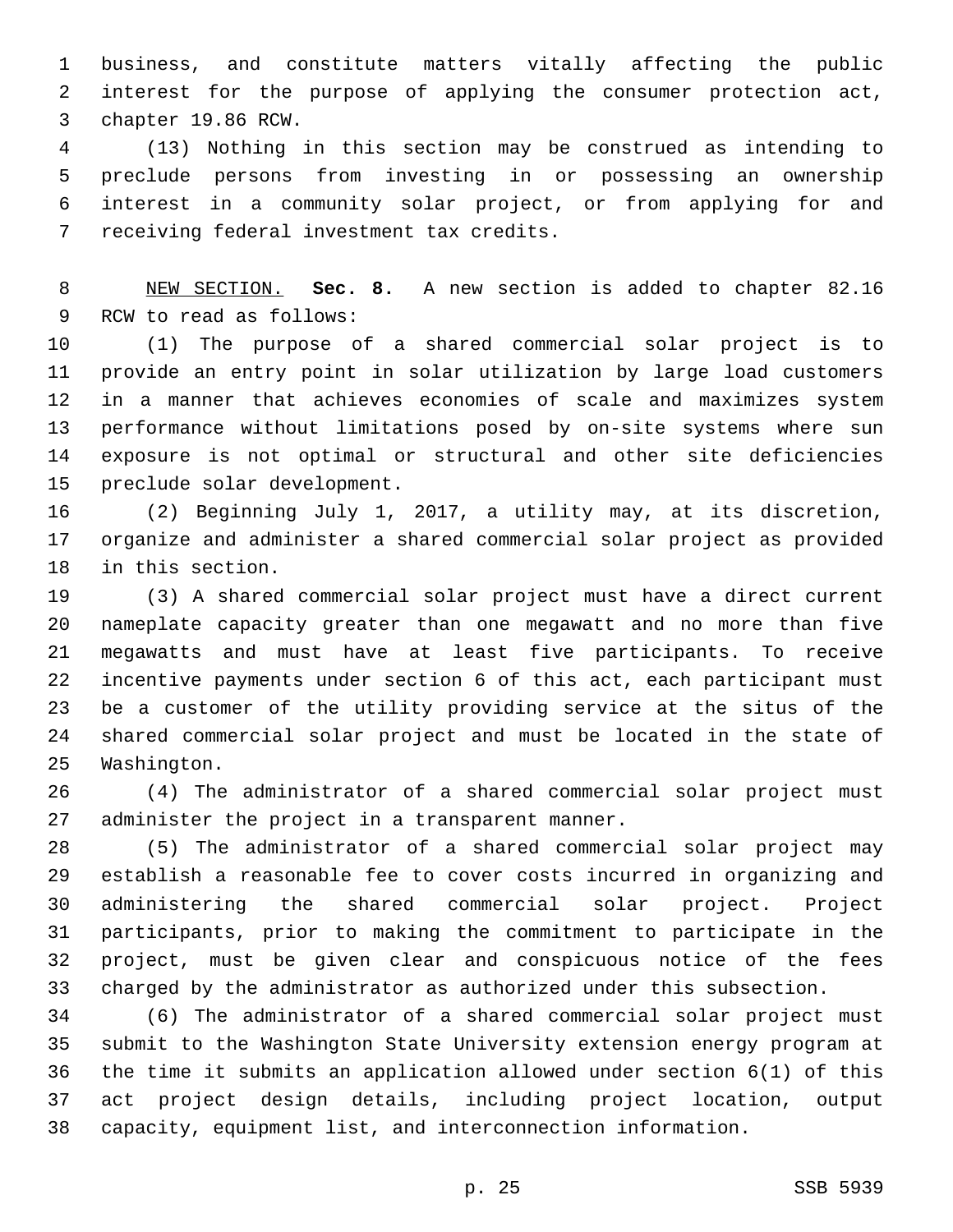(7) The administrator of a shared commercial solar project must provide each project participant with a disclosure form containing all material terms and conditions of participation in the project, including but not limited to the following:4

5 (a) All recurring and nonrecurring charges;

(b) A description of the billing and payment procedures;

 (c) Production projections and a description of the methodology 8 used to develop the projections;

 (d) An estimate of the project participant's share of any 10 incentive payment over the life of the contract;

 (e) A description of contract terms that relate to project 12 underperformance;

 (f) Contract provisions regulating the disposition or transfer of the project participant's interest in the project, including any 15 potential costs associated with such a transfer;

(g) Contact information for questions and complaints; and

 (h) Any other terms and conditions of the services provided by 18 the administrator.

 (8) If a utility opts to contract with a nonutility administrator to offer a shared commercial solar program, the utility must publish, without disclosing proprietary information, the name of the nonutility administrator contracted by the utility as part of its 23 shared commercial solar program.

 (9) In order to meet the intent of this act of promoting a sustainable, local renewable energy industry, the legislature prefers award of the majority of the installation of shared commercial solar projects be given to contractors based in Washington state. In the event the majority of the installation of a shared commercial solar project is awarded to out-of-state contractors, the administrator must submit to the Washington State University extension energy program the reasons for using out-of-state contractors, the percentage of installation work performed by out-of-state contractors, and a cost comparison of the installation services performed by out-of-state contractors against the same services 35 performed by Washington-based contractors.

 NEW SECTION. **Sec. 9.** A new section is added to chapter 82.16 37 RCW to read as follows:

 (1) Any person who sells a solar module to a customer-owner, or who receives compensation from a customer-owner in exchange for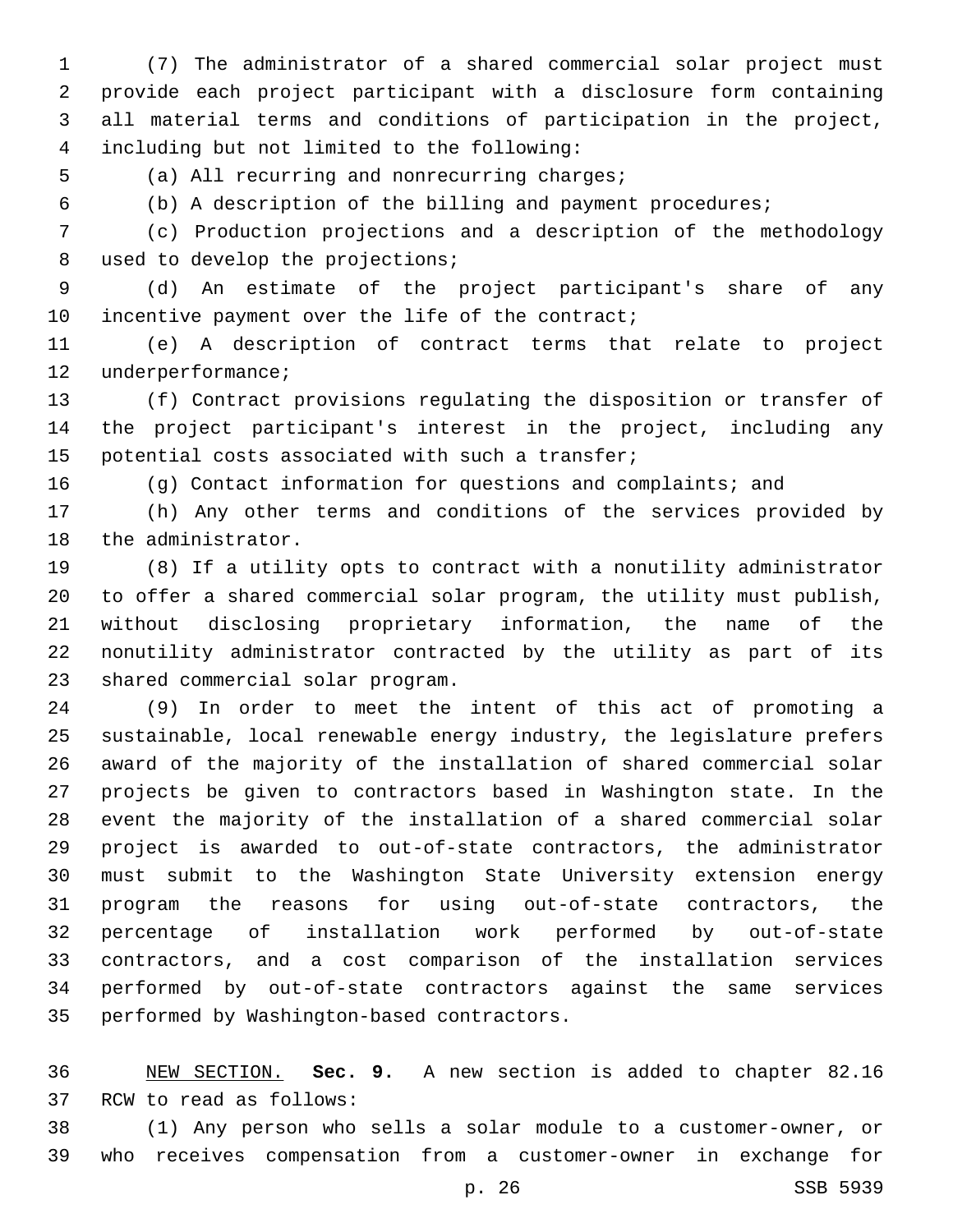installing a solar module for use in a residential-scale system or commercial-scale system in Washington must provide to the customer- owner current information regarding the tax incentives available to the customer-owner under Washington law, including the scheduled expiration date of any tax incentives and the maximum period of time during which the customer-owner may benefit from any tax incentives, based on the law as it existed on the date of sale or installation of 8 the solar module.

 (2) The definitions in section 5 of this act apply to this 10 section.

 (3) For the purposes of this section, "solar module" has the same 12 meaning as provided in RCW 82.16.110.

 (4) The legislature finds that the practices covered by this section are matters vitally affecting the public interest for the purpose of applying the consumer protection act, chapter 19.86 RCW. A violation of this section is not reasonable in relation to the development and preservation of business and is an unfair or deceptive act or practice in the conduct of trade or commerce and an unfair method of competition. Violations of this section may be enforced by the attorney general under the consumer protection act, 21 chapter 19.86 RCW.

 NEW SECTION. **Sec. 10.** (1) **Findings.** The legislature finds that a convenient, safe, and environmentally sound system for the recycling of photovoltaic modules, minimization of hazardous waste, and recovery of commercially valuable materials must be established. The legislature further finds that the responsibility for this system must be shared among all stakeholders, with manufacturers financing the takeback and recycling system.

 (2) **Definitions.** For purposes of this section the following 30 definitions apply:

 (a) "Consumer electronic device" means any device containing an electronic circuit board that is intended for everyday use by 33 individuals, such as a watch or calculator.

(b) "Department" means the department of ecology.

 (c) "Manufacturer" means any person in business or no longer in business but having a successor in interest who, irrespective of the selling technique used, including by means of distance or remote 38 sale: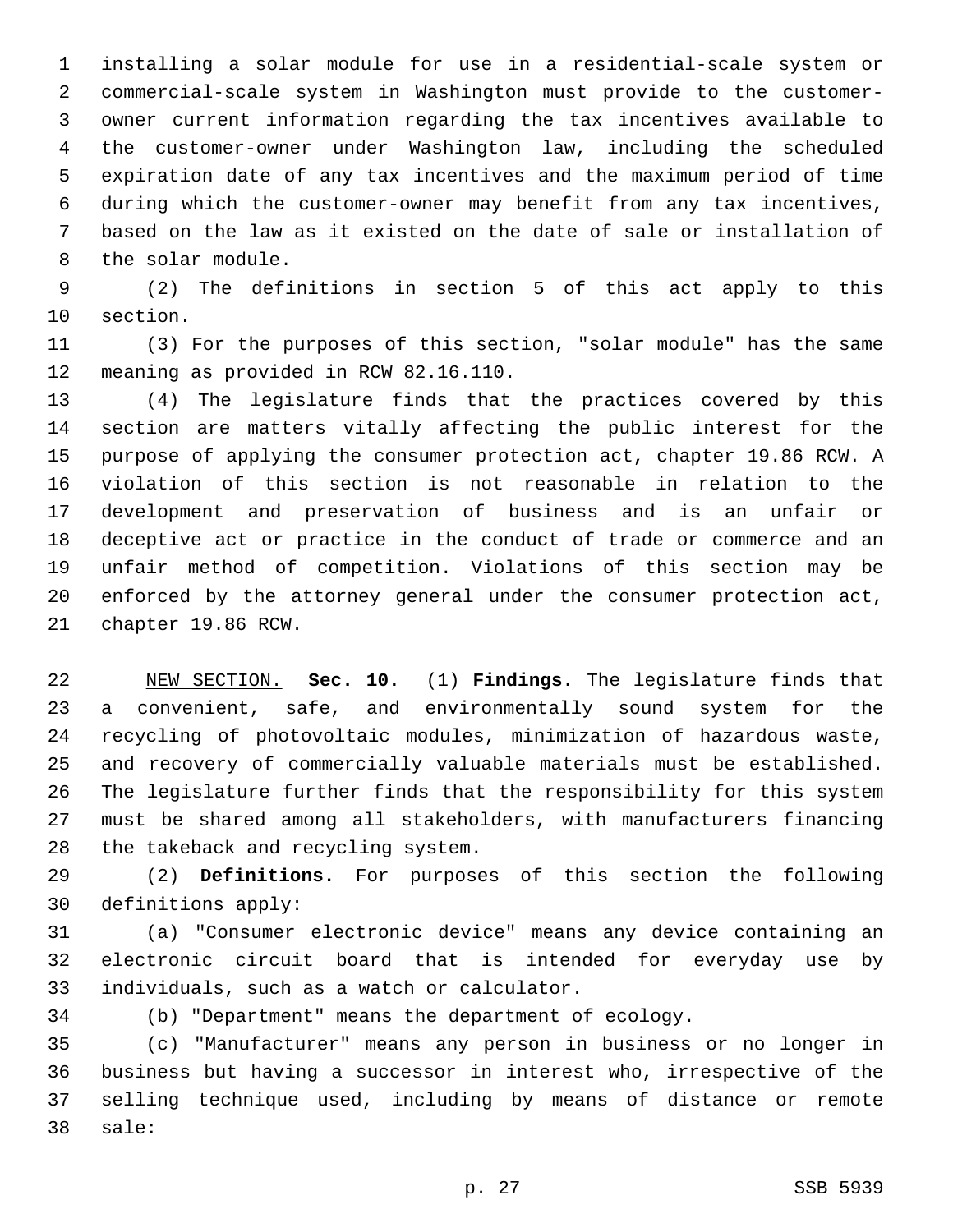(i) Manufactures or has manufactured a photovoltaic module under its own brand names for sale in or into this state;

 (ii) Assembles or has assembled a photovoltaic module that uses parts manufactured by others for sale in or into this state under the 5 assembler's brand names;

 (iii) Resells or has resold in or into this state under its own brand names a photovoltaic module produced by other suppliers, including retail establishments that sell photovoltaic modules under 9 their own brand names;

 (iv) Manufactures or has manufactured a cobranded photovoltaic module product for sale in or into this state that carries the name 12 of both the manufacturer and a retailer;

 (v) Imports or has imported a photovoltaic module into the United States that is sold in or into this state. However, if the imported photovoltaic module is manufactured by any person with a presence in the United States meeting the criteria of manufacturer under (a) 17 through (d) of this subsection, that person is the manufacturer;

 (vi) Sells at retail a photovoltaic module acquired from an importer that is the manufacturer and elects to register as the 20 manufacturer for those products; or

 (vii) Elects to assume the responsibility and register in lieu of a manufacturer as defined under (b)(i) through (vi) of this 23 subsection.

 (d) "Photovoltaic module" means the smallest nondivisible, environmentally protected assembly of photovoltaic cells or other photovoltaic collector technology and ancillary parts intended to generate electrical power under sunlight, except that "photovoltaic module" does not include a photovoltaic cell that is part of a consumer electronic device for which it provides electricity needed to make the consumer electronic device function. "Photovoltaic module" includes but is not limited to interconnections, terminals, 32 and protective devices such as diodes that:

 (i) Are installed on, connected to, or integral with buildings; 34 or

 (ii) Are used as components of freestanding, off-grid, power generation systems, such as for powering water pumping stations, electric vehicle charging stations, fencing, street and signage lights, and other commercial or agricultural purposes.

 (e) "Rare earth element" means lanthanum, cerium, praseodymium, neodymium, promethium, samarium, europium, gadolinium, terbium,

p. 28 SSB 5939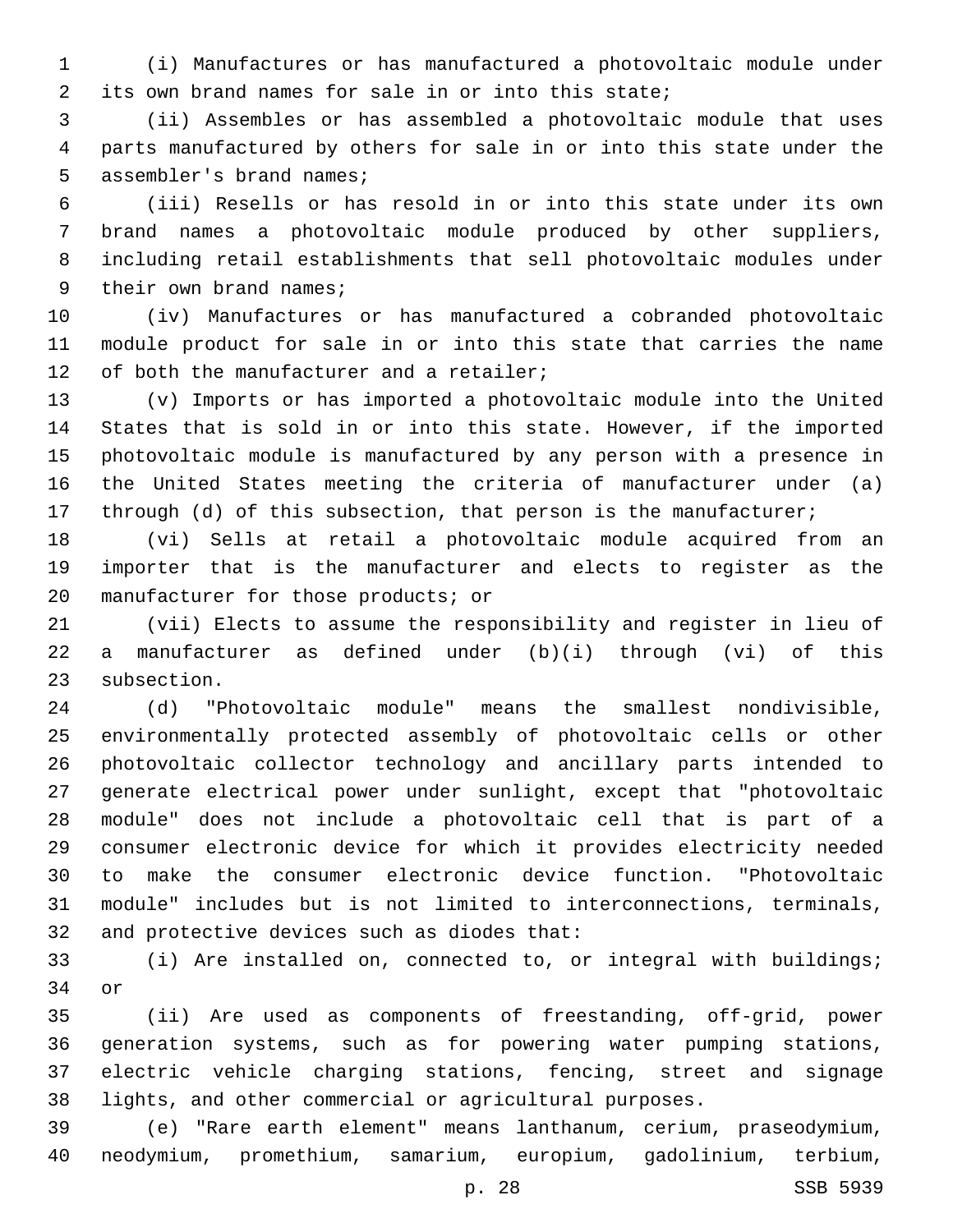dysprosium, holmium, erbium, thulium, ytterbium, lutetium, yttrium, 2 or scandium.

 (f) "Reuse" means any operation by which a photovoltaic module or a component of a photovoltaic module changes ownership and is used for the same purpose for which it was originally purchased.

 (g) "Stewardship plan" means the plan developed by a manufacturer or its designated stewardship organization for a self-directed 8 stewardship program.

 (h) "Stewardship program" means the activities conducted by a manufacturer or a stewardship organization to fulfill the requirements of this chapter and implement the activities described 12 in its stewardship plan.

 (3) **Program guidance, review, and approval.** The department must develop guidance for a photovoltaic module stewardship and takeback program to guide manufacturers in preparing and implementing a self- directed program to ensure the convenient, safe, and environmentally sound takeback and recycling of photovoltaic modules and their components and materials. By January 1, 2018, the department must establish a process to develop guidance for photovoltaic module stewardship plans by working with manufacturers, stewardship organizations, and other stakeholders on the content, review, and approval of stewardship plans. The department's process must be fully implemented and stewardship plan guidance completed by July 1, 2019.

 (4) **Stewardship organization as agent of manufacturer.** A stewardship organization may be designated to act as an agent on behalf of a manufacturer or manufacturers in operating and implementing the stewardship program required under this chapter. Any stewardship organization that has obtained such designation must provide to the department a list of the manufacturers and brand names that the stewardship organization represents within sixty days of its designation by a manufacturer as its agent, or within sixty days of 32 removal of such designation.

 (5) **Stewardship plans.** Each manufacturer must prepare and submit a stewardship plan to the department by the later of January 1, 2020, or within thirty days of its first sale of a photovoltaic module in 36 or into the state.

(a) A stewardship plan must, at a minimum:37

 (i) Describe how manufacturers will finance the takeback and recycling system, and include an adequate funding mechanism to finance the costs of collection, management, and recycling of

p. 29 SSB 5939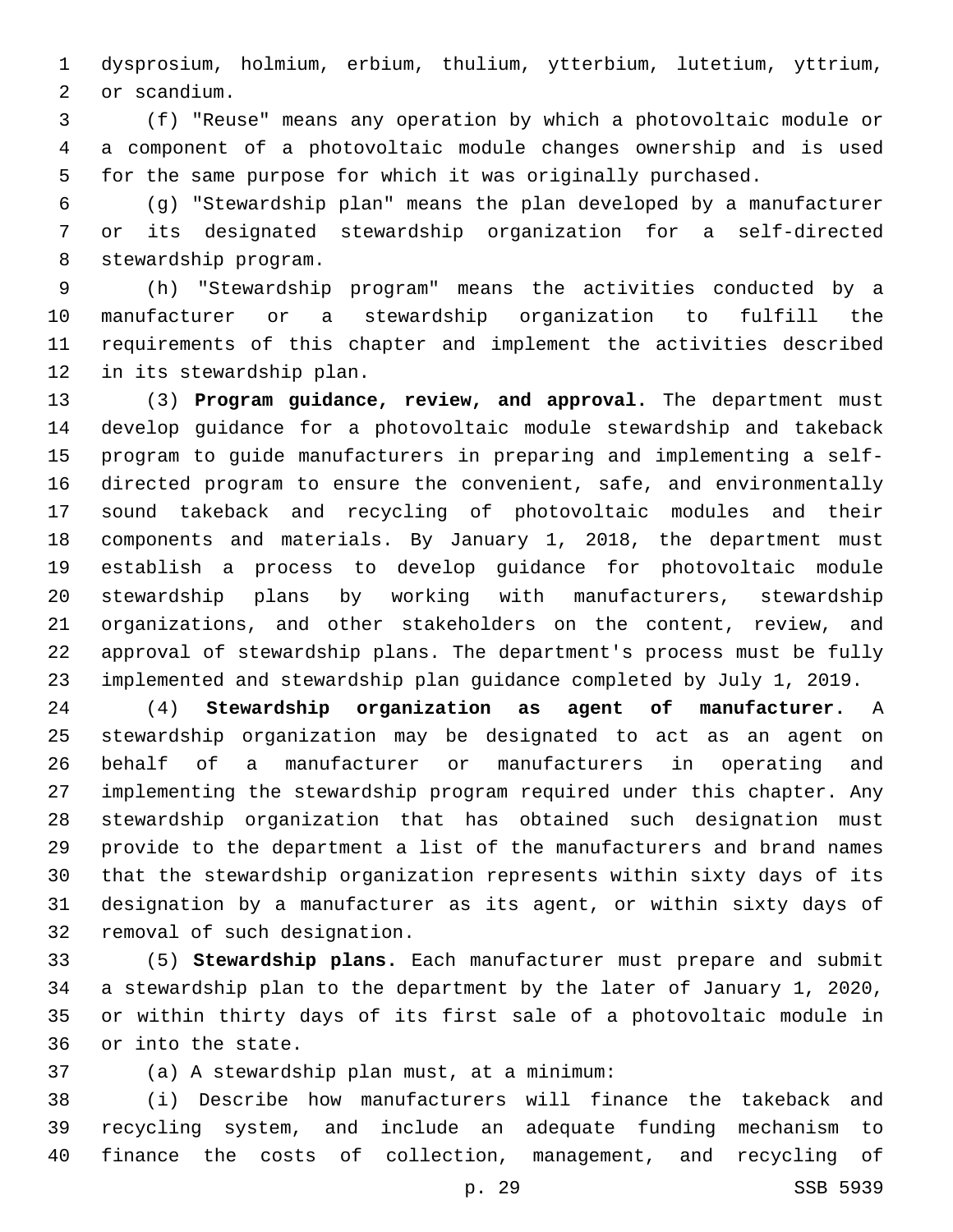photovoltaic modules and residuals sold in or into the state by the manufacturer with a mechanism that ensures that photovoltaic modules can be delivered to takeback locations without cost to the last owner 4 or holder;

 (ii) Accept all photovoltaic modules sold in or into the state after July 1, 2017;6

 (iii) Describe how the program will minimize the release of hazardous substances into the environment and maximize the recovery of other components, including rare earth elements and commercially 10 valuable materials;

 (iv) Provide for takeback of photovoltaic modules at locations that are within the region of the state in which the photovoltaic modules were used and are as convenient as reasonably practicable, and if no such location within the region of the state exists, 15 include an explanation for the lack of such location;

 (v) Identify how relevant stakeholders, including consumers, installers, building demolition firms, and recycling and treatment facilities, will receive information required in order for them to properly dismantle, transport, and treat the end-of-life photovoltaic modules in a manner consistent with the objectives described in  $(1)(iii)$  of this subsection;

 (vi) Establish performance goals, including a goal for the rate of combined reuse and recycling of collected photovoltaic modules as a percentage of the total weight of photovoltaic modules collected, which rate must be no less than eighty-five percent.

(b) A manufacturer must implement the stewardship plan.

 (c) A manufacturer may periodically amend its stewardship plan. The department must approve the amendment if it meets the requirements for plan approval outlined in the department's guidance. When submitting proposed amendments, the manufacturer must include an 31 explanation of why such amendments are necessary.

 (6) **Plan approval.** The department must approve a stewardship plan if it determines the plan addresses each element outlined in the 34 department's guidance.

 (7) **Annual report.** (a) Beginning April 1, 2022, and by April 1st in each subsequent year, a manufacturer, or its designated stewardship organization, must provide to the department a report for the previous calendar year that documents implementation of the plan and assesses achievement of the performance goals established in 40 subsection  $(5)(a)(vi)$  of this section.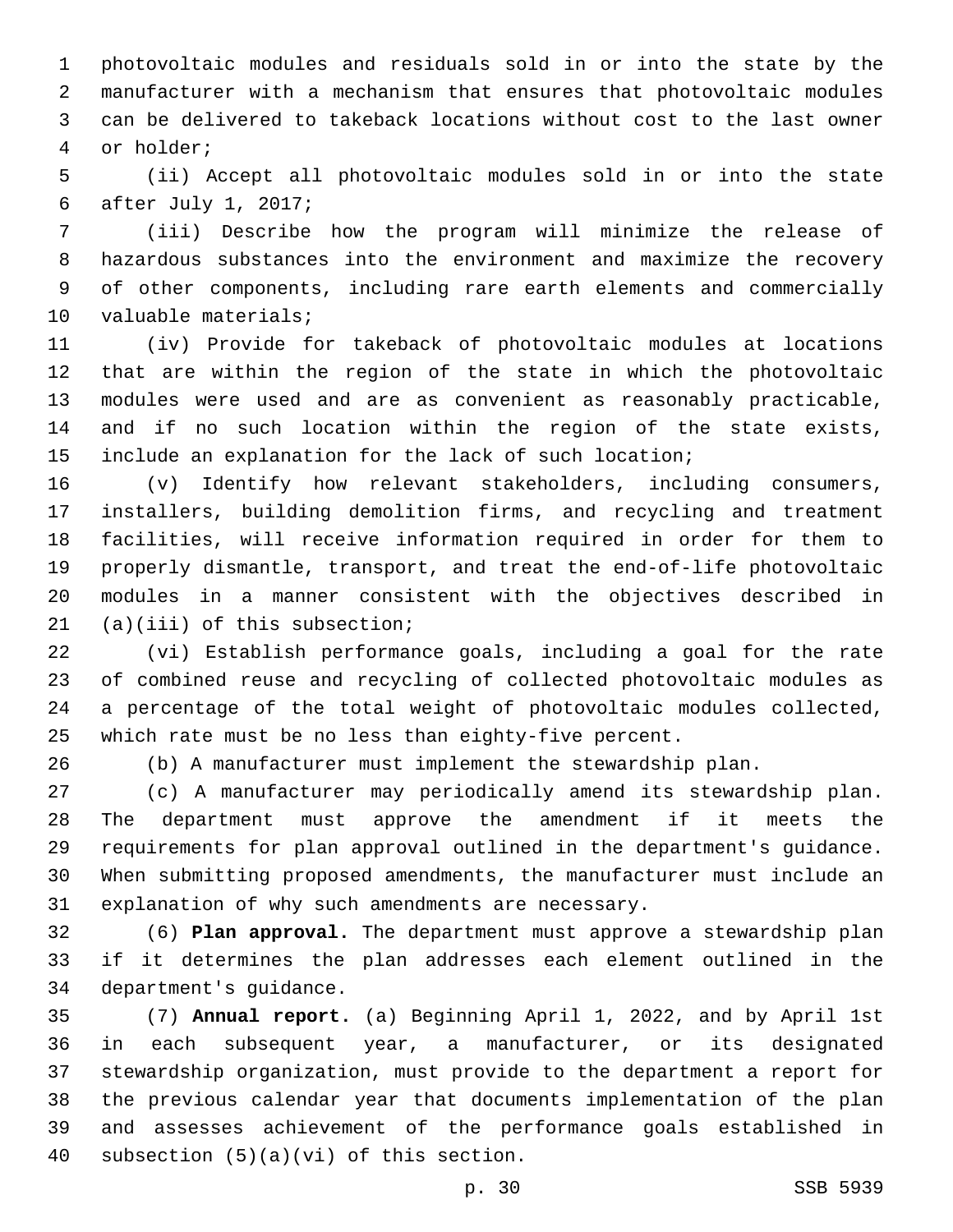(b) The report may include any recommendations to the department or the legislature on modifications to the program that would enhance the effectiveness of the program, including management of program costs and mitigation of environmental impacts of photovoltaic 5 modules.

 (c) The manufacturer or stewardship organization must post this 7 report on a publicly accessible web site.

 (8) **Enforcement.** Beginning January 1, 2021, no manufacturer may sell or offer for sale a photovoltaic module in or into the state unless the manufacturer has submitted to the department a stewardship plan and received plan approval. The department must send a written warning to a manufacturer that is not participating in a plan. The written warning must inform the manufacturer that it must submit a plan or participate in a plan within thirty days of the notice. The department may assess a penalty of up to ten thousand dollars for each sale of a photovoltaic module in or into the state that occurs after the initial written warning. A manufacturer may appeal a penalty issued under this section to the superior court of Thurston county within one hundred eighty days of receipt of the notice.

 (9) **Fee.** The department may collect a flat fee from participating manufacturers to recover costs associated with the plan guidance, review, and approval process described in subsection (3) of this section. Other administrative costs incurred by the department for program implementation activities, including stewardship plan review and approval, enforcement, and any rule making, may be recovered by charging every manufacturer an annual fee calculated by dividing department administrative costs by the manufacturer's pro rata share of the Washington state photovoltaic module sales in the most recent preceding calendar year, based on best available information. The sole purpose of assessing the fees authorized in this subsection is to predictably and adequately fund the department's costs of administering the photovoltaic module recycling program.

 (10) **Account.** The photovoltaic module recycling account is created in the custody of the state treasurer. All fees collected from manufacturers under this chapter must be deposited in the account. Expenditures from the account may be used only for administering this chapter. Only the director of the department or the director's designee may authorize expenditures from the account. The account is subject to the allotment procedures under chapter 43.88 RCW, but an appropriation is not required for expenditures.

p. 31 SSB 5939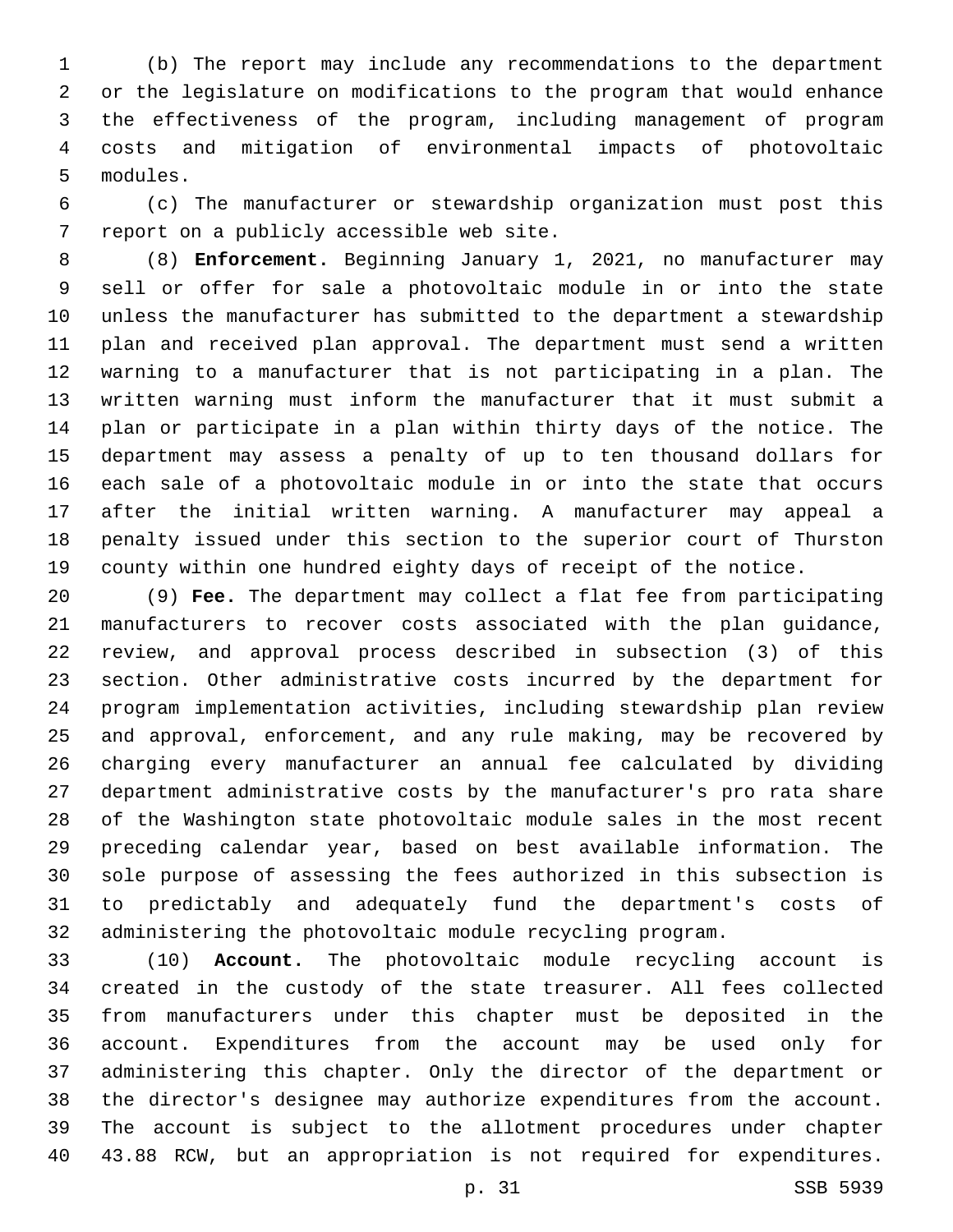Funds in the account may not be diverted for any purpose or activity 2 other than those specified in this section.

 (11) **Rule making.** The department may adopt rules as necessary for the purpose of implementing, administering, and enforcing this 5 chapter.

 (12) **National program.** In lieu of preparing a stewardship plan and as provided by subsection (5) of this section, a manufacturer may participate in a national program for the convenient, safe, and environmentally sound takeback and recycling of photovoltaic modules and their components and materials, if substantially equivalent to the intent of the state program. The department may determine substantial equivalence if it determines that the national program adequately addresses and fulfills each of the elements of a stewardship plan outlined in subsection (5)(a) of this section and includes an enforcement mechanism reasonably calculated to ensure a manufacturer's compliance with the national program. Upon issuing a determination of substantial equivalence, the department must notify affected stakeholders including the manufacturer. If the national program is discontinued or the department determines the national program is no longer substantially equivalent to the state program in Washington, the department must notify the manufacturer and the manufacturer must provide a stewardship plan as described in subsection (5)(a) of this section to the department for approval 24 within thirty days of notification.

 NEW SECTION. **Sec. 11.** A new section is added to chapter 43.180 26 RCW to read as follows:

 (1) It is the intent of the legislature to investigate methods by which the state may establish or facilitate financing models that allow electric utilities in the state to maximize federal tax incentives and monetize the depreciation of renewable energy systems and other distributed energy assets, with the goal of providing improved access to the benefits of these assets to low and moderate income households as well as broad system benefits to utility 34 ratepayers and state taxpayers.

 (2) By December 31, 2017, the commission must prepare and submit to the appropriate committees of the legislature a report that assesses financing tools or models for the aggregation, by public or private entities, of federal tax incentives and other financial benefits accruing from the installation, ownership, and operation of

p. 32 SSB 5939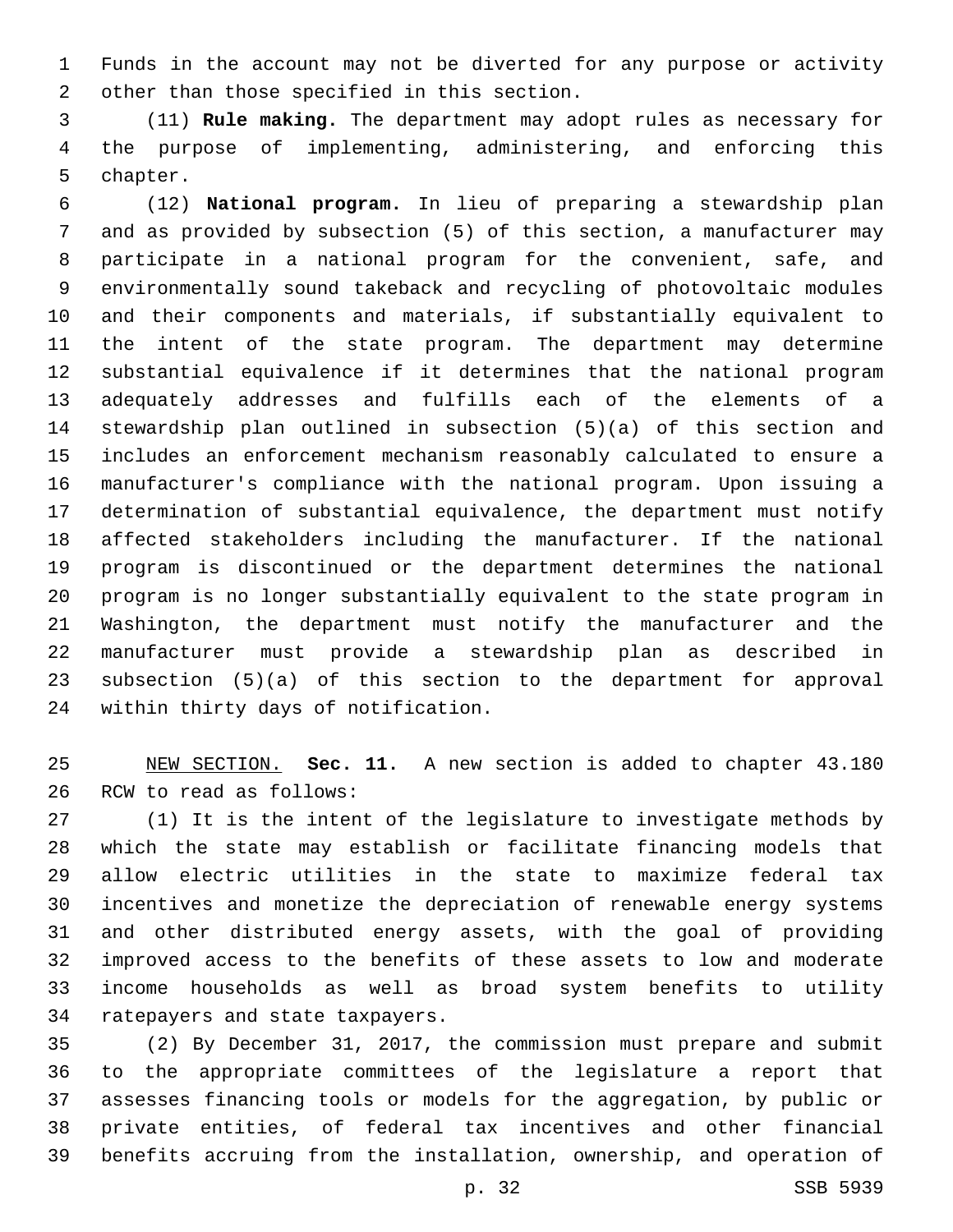renewable energy systems and other distributed energy resources. The 2 report must:

 (a) Assess the legal, financial, and economic feasibility of one or more financing tools or models for the aggregation of federal tax incentives and other financial benefits accruing from the installation, ownership, and operation of renewable energy systems 7 and other distributed energy resources;

 (b) Consider the state and federal legal aspects of such a financing tool or model, including considerations of how to structure the role of the state or any subdivision of the state in a manner that is consistent with the Constitution of the state of Washington; and

 (c) Describe any legislation that may be necessary to facilitate, implement, or create incentives for the private sector to implement 15 such a financing tool or model within the state.

 (3) Beginning July 1, 2018, the commission may implement a financing tool or model for the aggregation, by public or private entities, of federal tax incentives and other financial benefits accruing from the installation, ownership, and operation of renewable energy systems and other distributed energy resources if the commission determines that it is legally, financially, and economically feasible and that it would further the public policy goals set forth in subsection (1) of this section.

 **Sec. 12.** RCW 82.08.962 and 2013 2nd sp.s. c 13 s 1502 are each 25 amended to read as follows:

 (1)(a) Except as provided in RCW 82.08.963, purchasers who have paid the tax imposed by RCW 82.08.020 on machinery and equipment used directly in generating electricity using fuel cells, wind, sun, biomass energy, tidal or wave energy, geothermal resources, anaerobic digestion, technology that converts otherwise lost energy from exhaust, or landfill gas as the principal source of power, or to sales of or charges made for labor and services rendered in respect to installing such machinery and equipment, are eligible for an exemption as provided in this section, but only if the purchaser develops with such machinery, equipment, and labor a facility capable of generating not less than one thousand watts of electricity.

 (b) Beginning on July 1, 2009, through June 30, 2011, the tax levied by RCW 82.08.020 does not apply to the sale of machinery and equipment described in (a) of this subsection that are used directly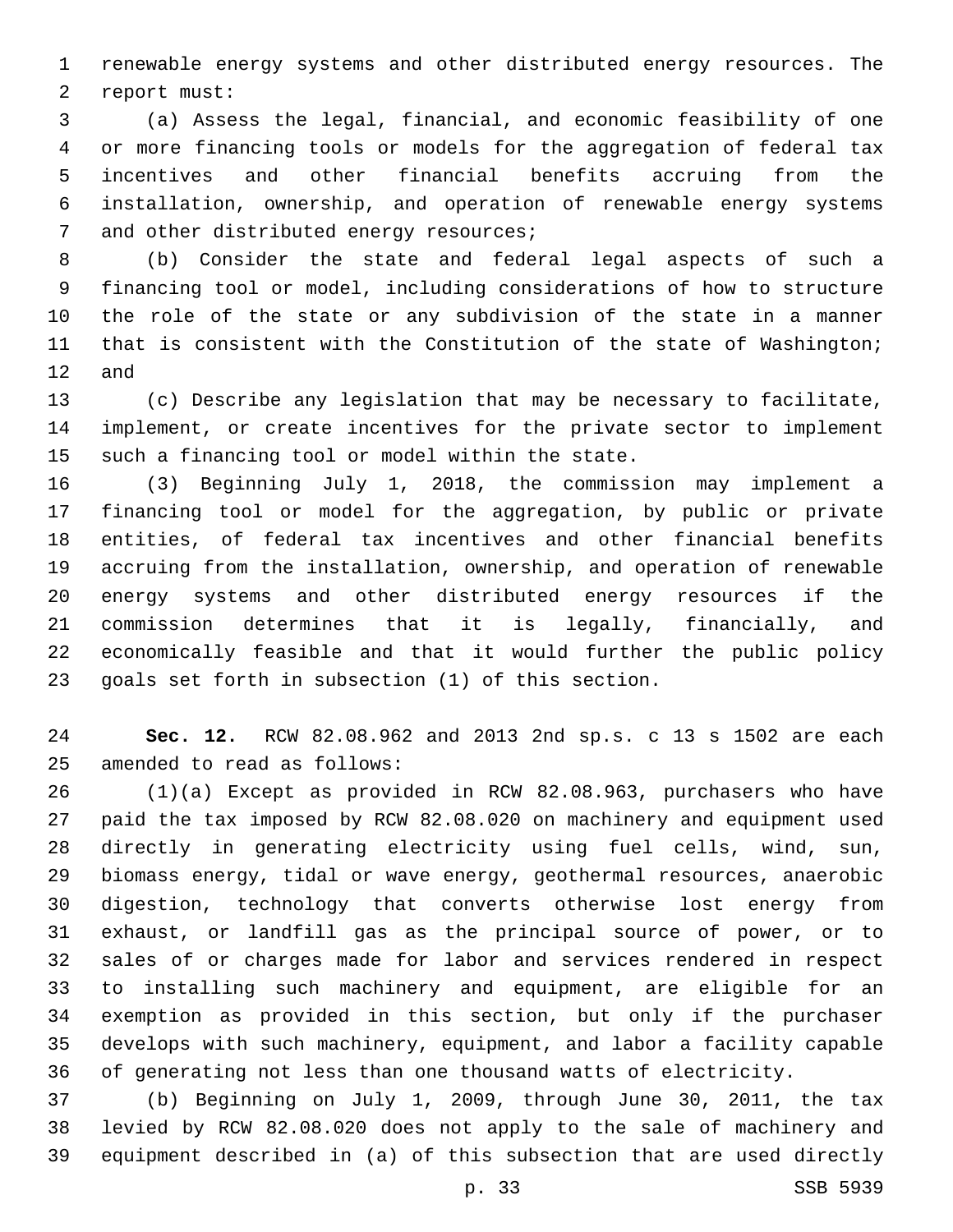in generating electricity or to sales of or charges made for labor and services rendered in respect to installing such machinery and 3 equipment.

 (c) Beginning on July 1, 2011, through January 1, 2020, the amount of the exemption under this subsection (1) is equal to seventy-five percent of the state and local sales tax paid. The purchaser is eligible for an exemption under this subsection (1)(c) 8 in the form of a remittance.

 (2) For purposes of this section and RCW 82.12.962, the following 10 definitions apply:

 (a) "Biomass energy" includes: (i) By-products of pulping and wood manufacturing process; (ii) animal waste; (iii) solid organic fuels from wood; (iv) forest or field residues; (v) wooden demolition or construction debris; (vi) food waste; (vii) liquors derived from algae and other sources; (viii) dedicated energy crops; (ix) biosolids; and (x) yard waste. "Biomass energy" does not include wood pieces that have been treated with chemical preservatives such as creosote, pentachlorophenol, or copper-chrome-arsenic; wood from old 19 qrowth forests; or municipal solid waste.

 (b) "Fuel cell" means an electrochemical reaction that generates electricity by combining atoms of hydrogen and oxygen in the presence 22 of a catalyst.

 (c) "Landfill gas" means biomass fuel, of the type qualified for federal tax credits under Title 26 U.S.C. Sec. 29 of the federal internal revenue code, collected from a "landfill" as defined under 26 RCW 70.95.030.

 (d)(i) "Machinery and equipment" means fixtures, devices, and support facilities that are integral and necessary to the generation of electricity using fuel cells, wind, sun, biomass energy, tidal or wave energy, geothermal resources, anaerobic digestion, technology that converts otherwise lost energy from exhaust, or landfill gas as 32 the principal source of power.

 (ii) "Machinery and equipment" does not include: (A) Hand-powered tools; (B) property with a useful life of less than one year; (C) repair parts required to restore machinery and equipment to normal working order; (D) replacement parts that do not increase productivity, improve efficiency, or extend the useful life of machinery and equipment; (E) buildings; or (F) building fixtures that are not integral and necessary to the generation of electricity that are permanently affixed to and become a physical part of a building.

p. 34 SSB 5939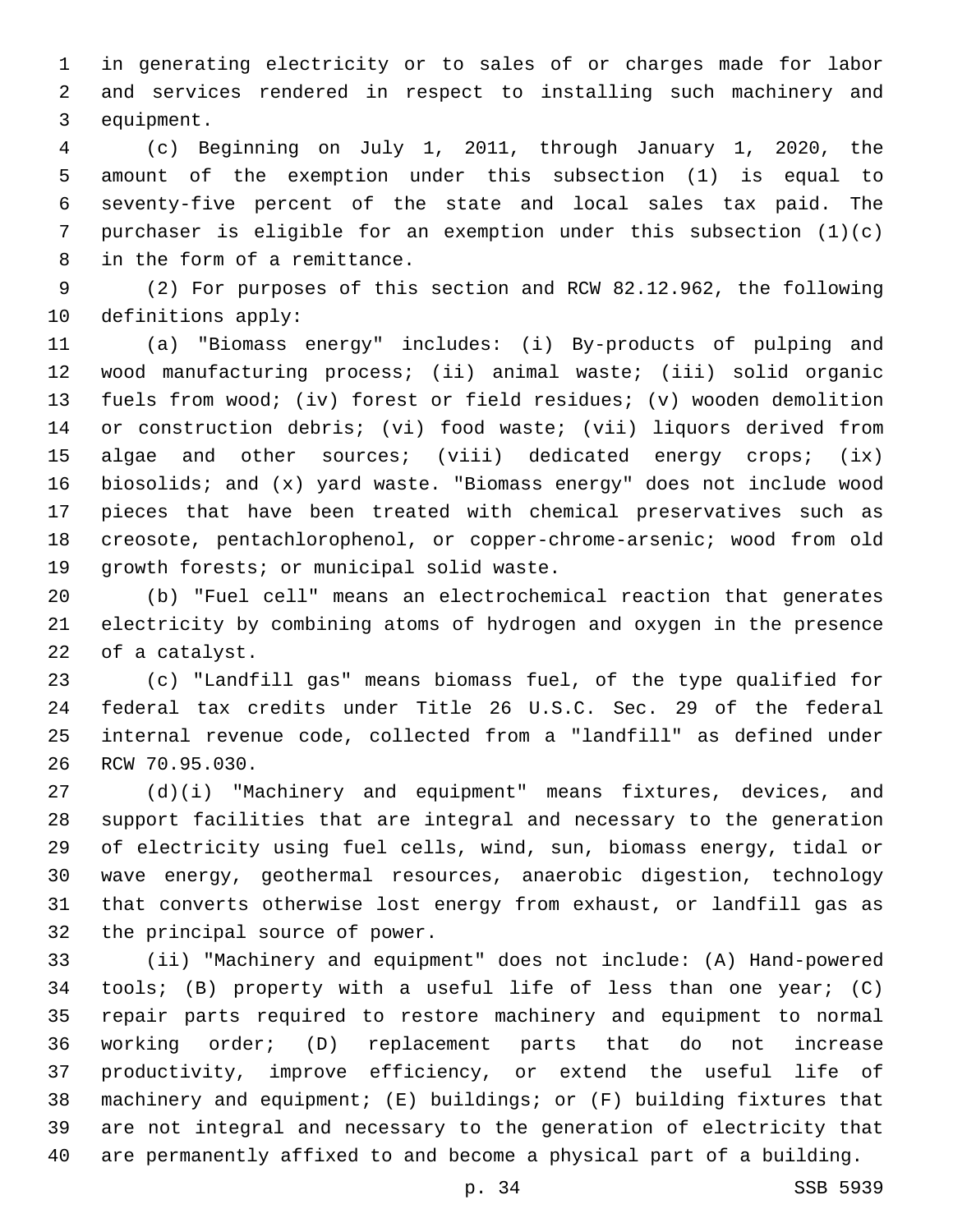(3)(a) Machinery and equipment is "used directly" in generating electricity by wind energy, solar energy, biomass energy, tidal or wave energy, geothermal resources, anaerobic digestion, technology that converts otherwise lost energy from exhaust, or landfill gas power if it provides any part of the process that captures the energy of the wind, sun, biomass energy, tidal or wave energy, geothermal resources, anaerobic digestion, technology that converts otherwise lost energy from exhaust, or landfill gas, converts that energy to electricity, and stores, transforms, or transmits that electricity for entry into or operation in parallel with electric transmission 11 and distribution systems.

 (b) Machinery and equipment is "used directly" in generating electricity by fuel cells if it provides any part of the process that captures the energy of the fuel, converts that energy to electricity, and stores, transforms, or transmits that electricity for entry into or operation in parallel with electric transmission and distribution 17 systems.

 (4)(a) A purchaser claiming an exemption in the form of a remittance under subsection (1)(c) of this section must pay the tax imposed by RCW 82.08.020 and all applicable local sales taxes imposed under the authority of chapters 82.14 and 81.104 RCW. The purchaser may then apply to the department for remittance in a form and manner prescribed by the department. A purchaser may not apply for a remittance under this section more frequently than once per quarter. The purchaser must specify the amount of exempted tax claimed and the qualifying purchases for which the exemption is claimed. The purchaser must retain, in adequate detail, records to enable the department to determine whether the purchaser is entitled to an exemption under this section, including: Invoices; proof of tax paid; and documents describing the machinery and equipment.

 (b) The department must determine eligibility under this section based on the information provided by the purchaser, which is subject to audit verification by the department. The department must on a quarterly basis remit exempted amounts to qualifying purchasers who submitted applications during the previous quarter.

 (5) The exemption provided by this section expires September 30, 2017, as it applies to: (a) Machinery and equipment that is used directly in the generation of electricity using solar energy and capable of generating no more than five hundred kilowatts of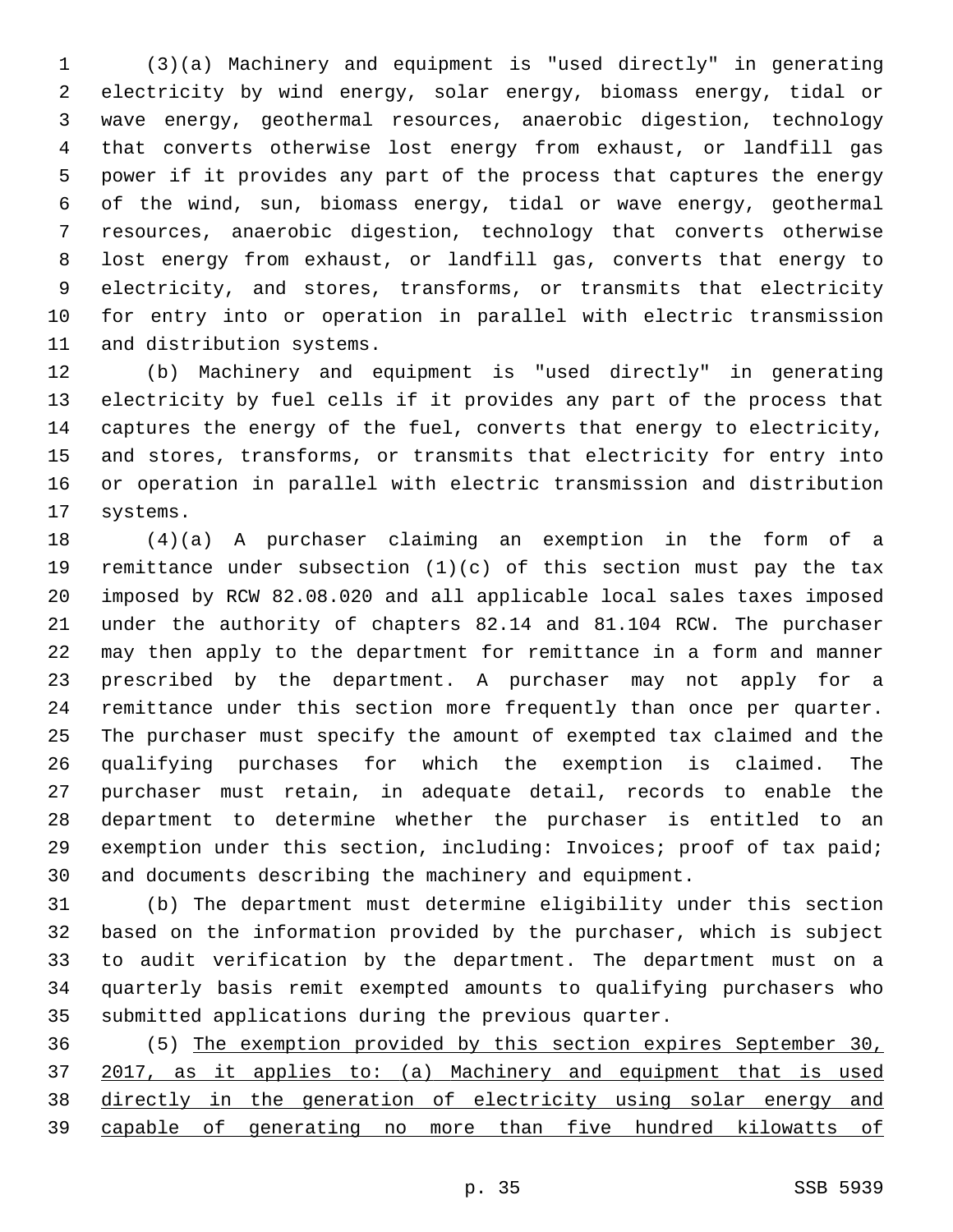electricity; or (b) sales of or charges made for labor and services

rendered in respect to installing such machinery and equipment.

(6) This section expires January 1, 2020.3

 **Sec. 13.** RCW 82.08.963 and 2013 2nd sp.s. c 13 s 1602 are each 5 amended to read as follows:

 (1) The tax levied by RCW 82.08.020 does not apply to sales of machinery and equipment used directly in generating electricity or producing thermal heat using solar energy, or to sales of or charges made for labor and services rendered in respect to installing such machinery and equipment, but only if the purchaser develops with such machinery, equipment, and labor a facility capable of generating not more than ten kilowatts of electricity or producing not more than three million British thermal units per day and provides the seller with an exemption certificate in a form and manner prescribed by the department. The seller must retain a copy of the certificate for the seller's files. For sellers who electronically file their taxes, the department must provide a separate tax reporting line for exemption 18 amounts claimed by a buyer under this section.

(2) For purposes of this section and RCW 82.12.963:

 (a) "Machinery and equipment" means industrial fixtures, devices, and support facilities that are integral and necessary to the generation of electricity or production and use of thermal heat using 23 solar energy;

 (b) "Machinery and equipment" does not include: (i) Hand-powered 25 tools; (ii) property with a useful life of less than one year; (iii) repair parts required to restore machinery and equipment to normal working order; (iv) replacement parts that do not increase productivity, improve efficiency, or extend the useful life of machinery and equipment; (v) buildings; or (vi) building fixtures that are not integral and necessary to the generation of electricity that are permanently affixed to and become a physical part of a 32 building;

 (c) Machinery and equipment is "used directly" in generating electricity with solar energy if it provides any part of the process that captures the energy of the sun, converts that energy to electricity, and stores, transforms, or transmits that electricity for entry into or operation in parallel with electric transmission 38 and distribution systems; and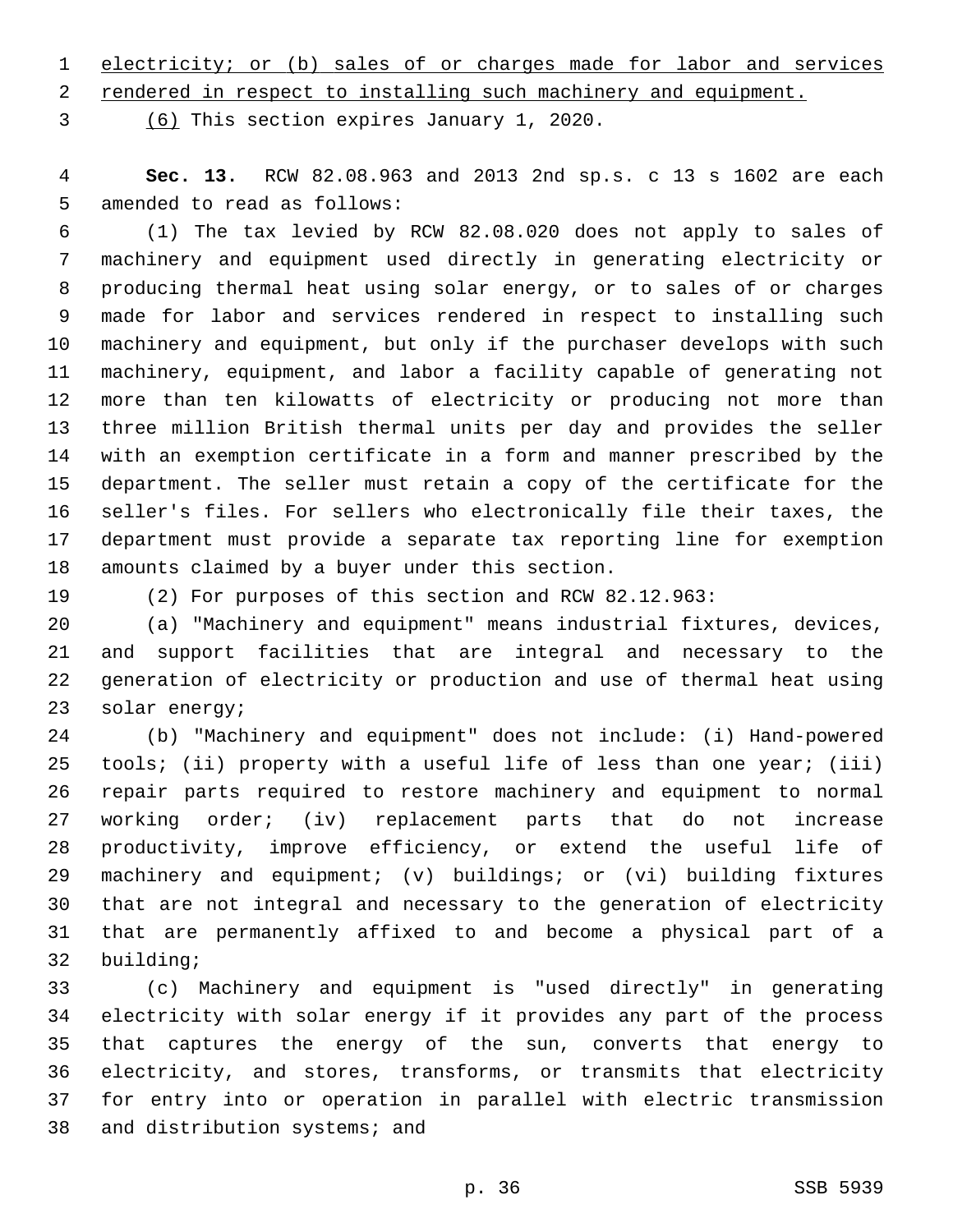(d) Machinery and equipment is "used directly" in producing thermal heat with solar energy if it uses a solar collector or a solar hot water system that (i) meets the certification standards for solar collectors and solar hot water systems developed by the solar rating and certification corporation; or (ii) is determined by the Washington State University extension whether a solar collector or solar hot water system is an equivalent collector or system.

 (3) The exemption provided by this section for the sales of machinery and equipment that is used directly in the generation of 10 electricity using solar energy, or for sales of or charges made for labor or services rendered in respect to installing such machinery and equipment, expires September 30, 2017.

13  $(4)$  This section expires June 30, 2018.

 **Sec. 14.** RCW 82.12.962 and 2013 2nd sp.s. c 13 s 1505 are each 15 amended to read as follows:

 (1)(a) Except as provided in RCW 82.12.963, consumers who have paid the tax imposed by RCW 82.12.020 on machinery and equipment used directly in generating electricity using fuel cells, wind, sun, biomass energy, tidal or wave energy, geothermal resources, anaerobic digestion, technology that converts otherwise lost energy from exhaust, or landfill gas as the principal source of power, or to sales of or charges made for labor and services rendered in respect to installing such machinery and equipment, are eligible for an exemption as provided in this section, but only if the purchaser develops with such machinery, equipment, and labor a facility capable of generating not less than one thousand watts of electricity.

 (b) Beginning on July 1, 2009, through June 30, 2011, the provisions of this chapter do not apply in respect to the use of machinery and equipment described in (a) of this subsection that are used directly in generating electricity or to sales of or charges made for labor and services rendered in respect to installing such 32 machinery and equipment.

 (c) Beginning on July 1, 2011, through January 1, 2020, the amount of the exemption under this subsection (1) is equal to seventy-five percent of the state and local sales tax paid. The consumer is eligible for an exemption under this subsection (1)(c) in 37 the form of a remittance.

 (2)(a) A person claiming an exemption in the form of a remittance under subsection (1)(c) of this section must pay the tax imposed by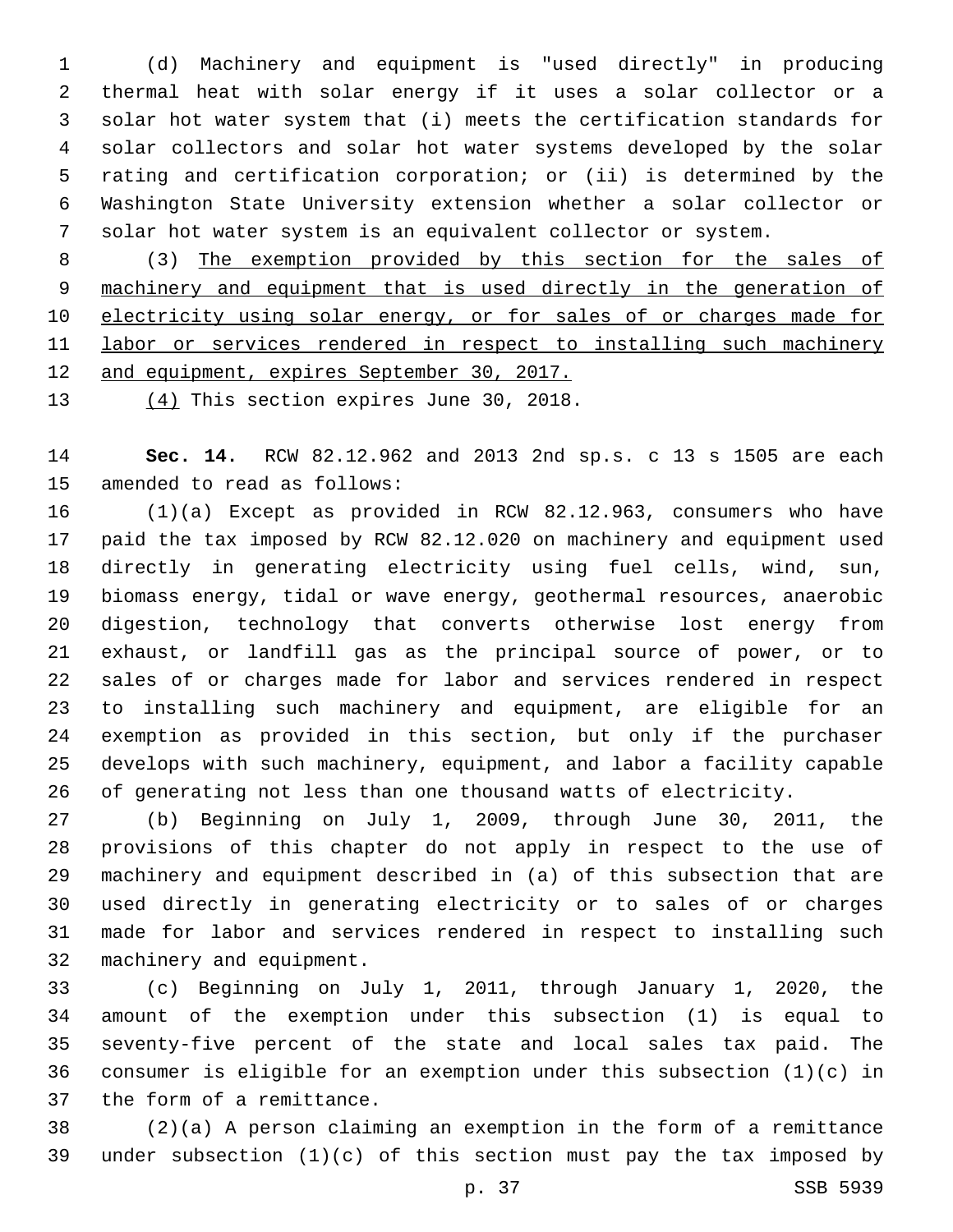RCW 82.12.020 and all applicable local use taxes imposed under the authority of chapters 82.14 and 81.104 RCW. The consumer may then apply to the department for remittance in a form and manner prescribed by the department. A consumer may not apply for a remittance under this section more frequently than once per quarter. The consumer must specify the amount of exempted tax claimed and the qualifying purchases or acquisitions for which the exemption is claimed. The consumer must retain, in adequate detail, records to enable the department to determine whether the consumer is entitled to an exemption under this section, including: Invoices; proof of tax 11 paid; and documents describing the machinery and equipment.

 (b) The department must determine eligibility under this section based on the information provided by the consumer, which is subject to audit verification by the department. The department must on a quarterly basis remit exempted amounts to qualifying consumers who submitted applications during the previous quarter.

 (3) Purchases exempt under RCW 82.08.962 are also exempt from the 18 tax imposed under RCW 82.12.020.

- (4) The definitions in RCW 82.08.962 apply to this section.
- (5) The exemption provided in subsection (1) of this section does not apply:

 (a) To machinery and equipment used directly in the generation of electricity using solar energy and capable of generating no more than five hundred kilowatts of electricity, or to sales of or charges made 25 for labor and services rendered in respect to installing such 26 machinery and equipment, when first use within this state of such machinery and equipment, or labor and services, occurs after September 30, 2017; and

 (b) To any other machinery and equipment described in subsection 30 (1)(a) of this section, or to sales of or charges made for labor and services rendered in respect to installing such machinery or equipment, when first use within this state of such machinery and equipment, or labor and services, occurs after December 31, 2019.

34 (6) This section expires January 1, 2020.

 **Sec. 15.** RCW 82.12.963 and 2013 2nd sp.s. c 13 s 1603 are each 36 amended to read as follows:

 (1) The provisions of this chapter do not apply with respect to machinery and equipment used directly in generating not more than ten kilowatts of electricity or producing not more than three million